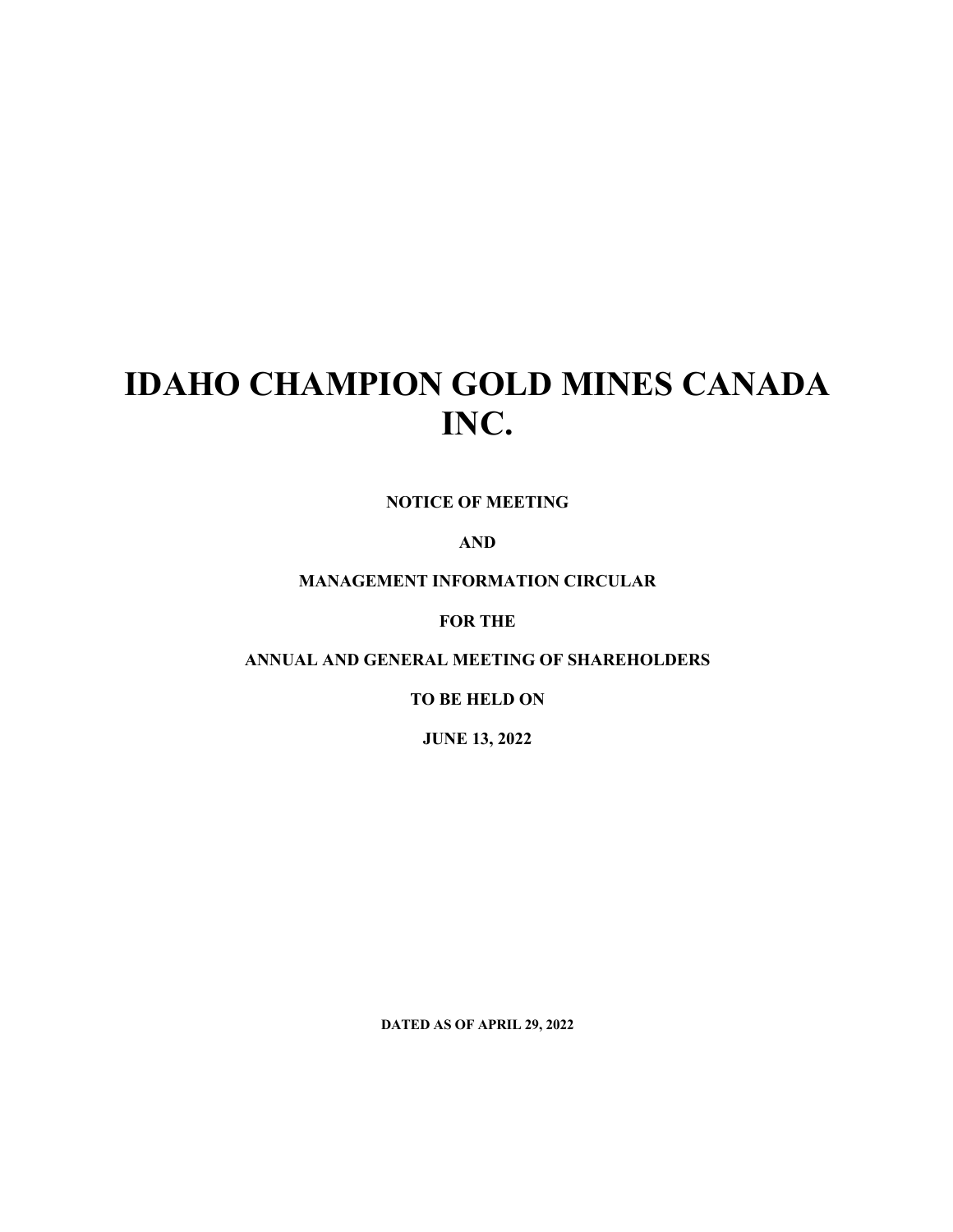# **IDAHO CHAMPION GOLD MINES CANADA INC.**

401 Bay Street, Suite 2704 Toronto, Ontario, M5H 2Y4

# **MANAGEMENT INFORMATION CIRCULAR**

## **FOR THE ANNUAL GENERAL MEETING OF SHAREHOLDERS**

## **JUNE 13, 2022**

This management information circular (this "**Circular**") is being furnished in connection with the solicitation, by management of Idaho Champion Gold Mines Canada Inc. (the "**Company**"), of proxies for the annual general meeting (the "**Meeting**") of shareholders (the "**Shareholders**") of the Company to be held via live webcast online at www.agmconnect.com/ITKO2022 on June 13, 2022 commencing at 1:00 p.m. (Toronto time) and at any adjournment thereof for the purposes set forth in the enclosed notice of meeting (the "**Notice**").

Unless otherwise indicated, the information contained in this Circular is given as at April 29, 2022.

Unless otherwise indicated, all references to "dollars" or "\$" means Canadian dollars.

## **SOLICITATION OF PROXIES**

Although, it is expected that management's solicitation of proxies for the Meeting will be made primarily by mail, proxies may be solicited by directors, officers and employees of the Company personally or by telephone, fax, email or other similar means of communication. **This solicitation of proxies for the Meeting is being made by or on behalf of the directors and management of the Company and the Company will bear the costs of this solicitation of proxies for the Meeting.**

In accordance with National Instrument 54-101 – *Communication with Beneficial Owners of Securities of a Reporting Issuer* ("**NI 54-101**"), arrangements have been made with the transfer agent, investment dealers, intermediaries, custodians, depositories and depository participants and other nominees to forward solicitation materials to the beneficial owners of the common shares (the "**Common Shares**") of the Company. The Company will provide, without any cost to such person, upon request to the Chief Executive Officer of the Company, additional copies of the foregoing documents for this purpose.

#### **NOTICE-AND-ACCESS**

The Corporation is utilizing the notice-and-access mechanism (the "**Notice-and-Access Provisions**") that came into effect on February 11, 2013 under National Instrument 54-101 – Communication with Beneficial Owners of Securities of a Reporting Issuer and National Instrument 51-102 – Continuous Disclosure Obligations, for distribution of Meeting materials to registered and beneficial Shareholders.

## **Website where Meeting Materials are Posted**

The Notice-and-Access Provisions are set of rules that allows reporting issuers to post electronic versions of proxy-related materials (such as proxy circulars and annual financial statements) on-line, via the System for Electronic Document Analysis and Retrieval ("**SEDAR**") and one other website, rather than mailing paper copies of such materials to Shareholders. Electronic copies of this Circular may be found on the Corporation's SEDAR profile at **www.sedar.com,** and at **www.agmconnect.com/ITKO2022**. The Corporation will not use procedures known as "stratification" in relation to the use of Notice-and-Access Provisions. Stratification occurs when a reporting issuer using the Notice-and-Access Provisions provides a paper copy of the Circular to some Shareholders with this notice package. In relation to the Meeting, all Shareholders will receive the required documentation under the Notice-and-Access Provisions, which will not include a paper copy of the Circular.

## **Obtaining Paper Copies of Materials**

The Corporation anticipates that using notice-and-access for delivery to all Shareholders will directly benefit the Corporation through a substantial reduction in both postage and material costs, and also promote environmental responsibility by decreasing the large volume of paper documents generated by printing proxy-related materials. In order to receive a paper copy of the Meeting Materials or if you have questions concerning notice-and-access, please call 1 855-839-3715 or +1-416-222-4202.

In order to receive the Meeting Materials in advance of the Meeting, requests should be received by 5:00 pm on May 18, 2022.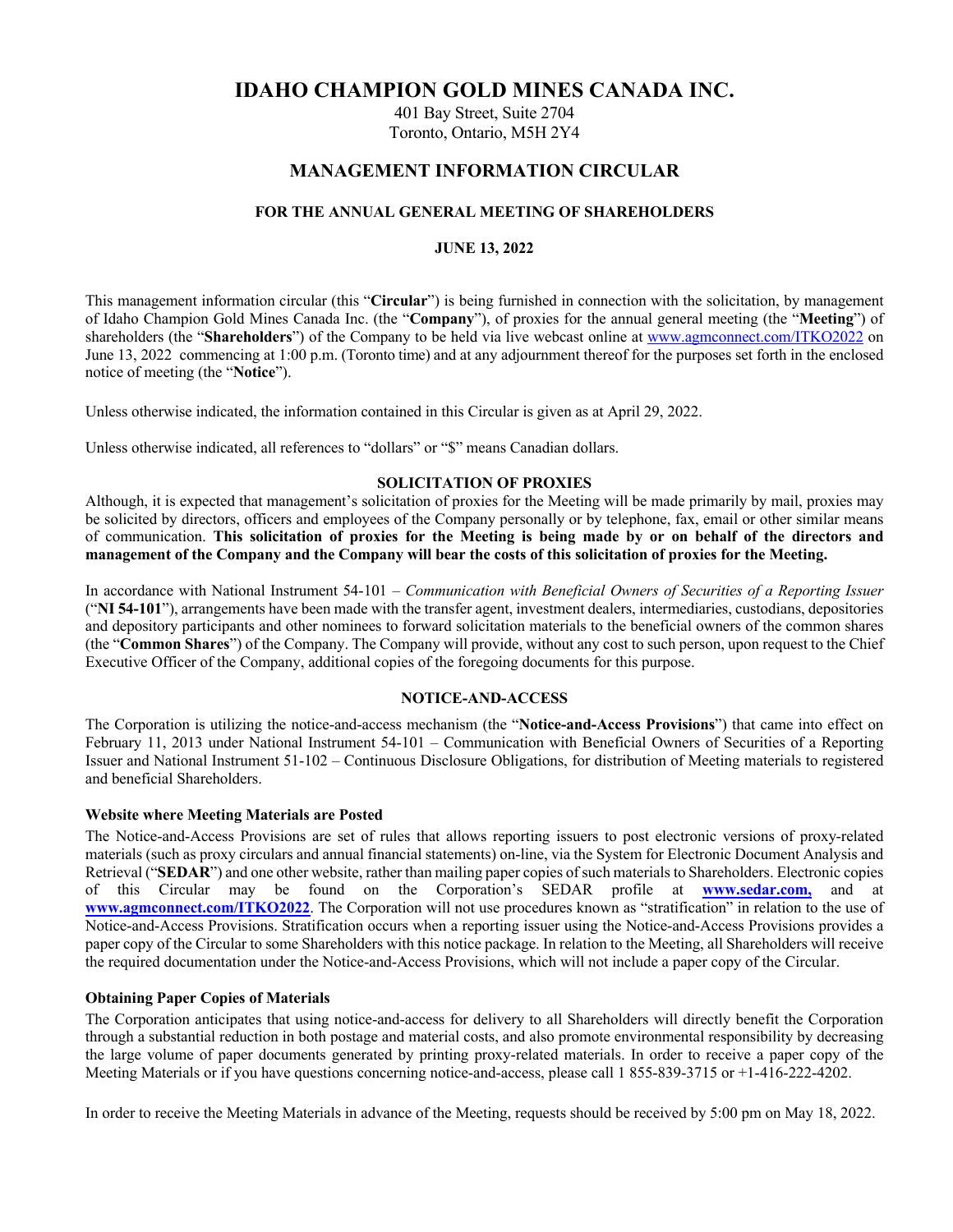#### **APPOINTMENT AND REVOCATION OF PROXIES**

**The persons named in the form of proxy accompanying this Proxy Circular are Jonathan Buick or, failing him, Donna McLean.**

**A Shareholder wishing to appoint some other person (who need not be a Shareholder) to represent the Shareholder at the Meeting has the right to do so, either by striking out the names of those persons named in the Proxy and inserting the desired person's name and email address in the blank space provided in the Proxy or by completing another form of proxy.** Such Shareholder should first notify such person of his/her appointment and obtain his/her consent to act as a proxyholder. In any case, the Proxy should be dated and executed by the Shareholder or his/her attorney authorized in writing or, if the Shareholder is a Company, by an officer or attorney thereof duly authorized.

A form of proxy will not be valid for the Meeting or any adjournment thereof unless it is completed and deposited with AGM Connect, Suite 2704, 401 Bay Street, P.O. Box 4, Toronto, Ontario M5H 2Y4, Attention: Proxy Department, by 1:00 p.m. on June 9, 2022 or not less than 48 hours (excluding Saturdays, Sundays and holidays) before the time set for the holding of the Meeting or any adjournment thereof.

A Proxy given by a Shareholder for use at the Meeting may be revoked at any time prior to its use. In accordance with section 148(4) of the Act, in addition to revocation in any other manner permitted by law, a proxy may be revoked by an instrument in writing executed by the Shareholder or by his attorney authorized in writing or, if the Shareholder is a corporation, under its corporate seal or by an officer or attorney thereof duly authorized, and deposited with AGM Connect, Suite 2704, 401 Bay Street, P.O. Box 4, Toronto, Ontario M5H 2Y4, Attention: Proxy Department, at any time up to and including the last business day preceding the day of the Meeting, or any adjournment thereof, at which the proxy is to be used, or with the Chairman of the Meeting on the day of the Meeting, or any adjournment thereof.

#### **ADVICE TO BENEFICIAL SHAREHOLDERS**

**The information in this section is of significant importance to public Shareholders of the Company since most public Shareholders do not hold Common Shares in their own name. Shareholders who do not hold their Common Shares in their own name (referred to herein as "Beneficial Shareholders") are advised that only Proxies from Shareholders of record can be recognized and voted upon at the Meeting**. If Common Shares are listed in the account statement provided to the shareholder by a broker, then in almost all cases those shares will not be registered in the shareholder's name. Such shares are more likely held under the name of the broker or a broker's agent clearing house. Applicable corporate law provides that Beneficial Shareholders may request that the Beneficial Shareholder or the Beneficial Shareholder's nominee be appointed as the proxyholder for such shares. In Canada, the vast majority of such shares are registered under the name of CDS & Co. (the registration name for The Canadian Depository for Securities which acts as nominee for many Canadian brokerage firms). Common Shares held by brokers or their nominees can only be voted (for or against or withheld, as applicable) upon the instructions of the Beneficial Shareholder. Without specific instructions, the brokers/nominees are prohibited from voting shares for their clients. **Therefore, each Beneficial Shareholder should ensure that voting instructions are communicated to the appropriate person in advance of the Meeting.**

The Requisitioner does not know whom the shares registered to CDS  $&$  Co. are held for. Therefore, Beneficial Shareholders cannot be recognized by the Company at the Meeting. In order to ensure that their shares are voted at the Meeting, Beneficial Shareholders should carefully follow the return instructions. Often, the form of proxy supplied to Beneficial Shareholders by their brokers is identical to that provided to registered Shareholders, however, its purpose is limited to instructing the brokers/registered shareholder how to vote on behalf of the Beneficial Shareholder. The majority of the brokers now delegate the job of obtaining instructions from clients and voting shares according to their client's instructions to a corporation named Broadridge Financial Solutions, Inc. ("**Broadridge**") in Canada. Broadridge typically mails proxy instruction forms to the Beneficial Shareholders and asks Beneficial Shareholders to return these proxy instruction forms to Broadridge, which may be by mail, by internet or by telephone. Broadridge then tabulates the results of all instructions received and then votes the shares to be voted at the Meeting according to the instructions received. **A Beneficial Shareholder receiving a voting instruction form from Broadridge cannot use that voting instruction form to vote shares at the Meeting. The voting instruction form must be returned to Broadridge well in advance of the Meeting in order to have the shares voted**.

Although a Beneficial Shareholder may not be recognized directly at the Meeting for the purposes of voting Common Shares registered in the name of his broker (or an agent of the broker), a Beneficial Shareholder may attend at the Meeting as proxyholder for the registered Shareholder and vote the Common Shares in that capacity. Beneficial Shareholders who wish to attend the Meeting and indirectly vote their Common Shares as proxyholder for the registered Shareholder, should enter their own names in the blank space on the voting instruction form provided to them and return the same in accordance with the instructions provided, well in advance of the Meeting. Beneficial Shareholders can also appoint their proxy by completing the form after logging in to **https://app.agmconnect.com.**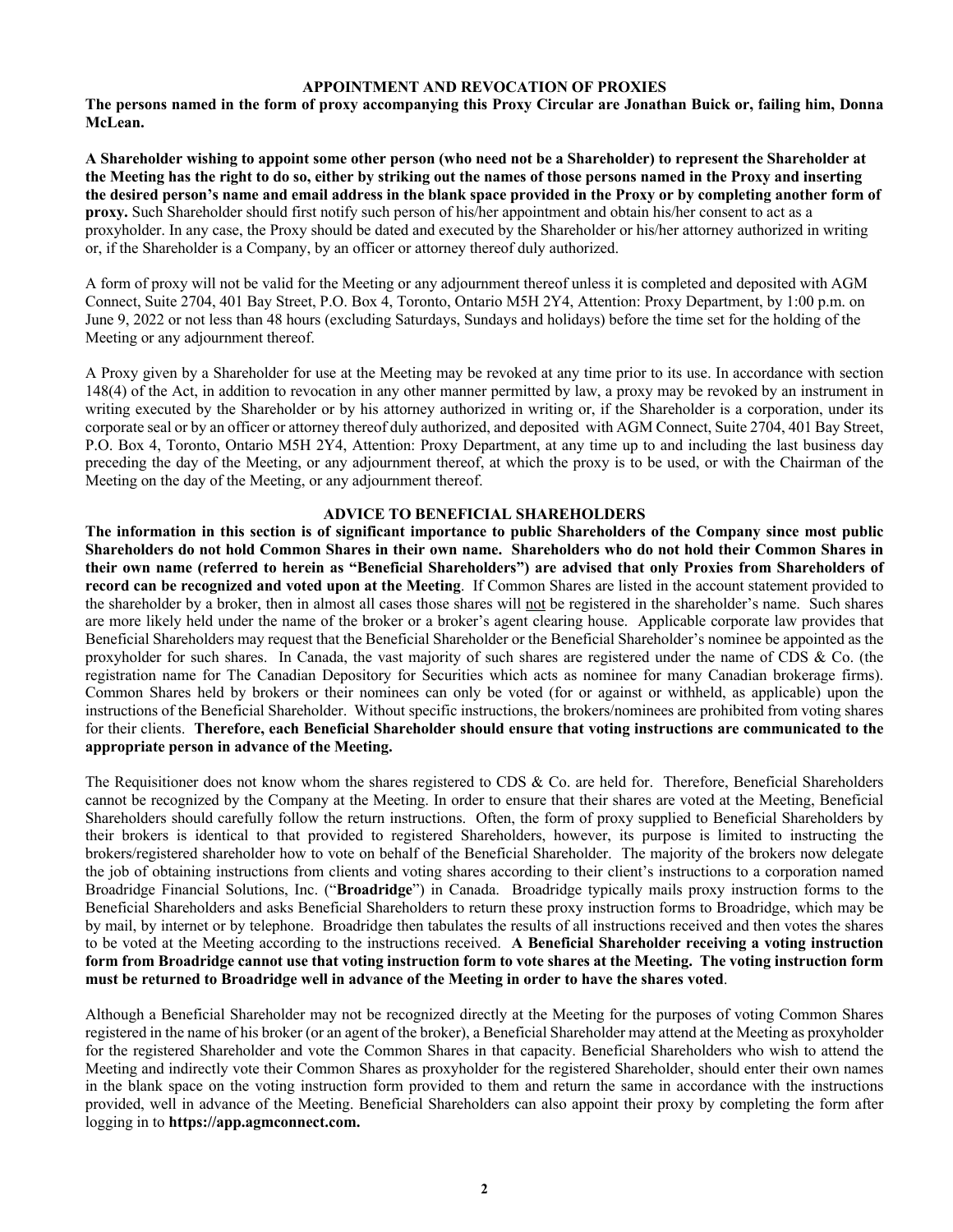All references to Shareholders in this Proxy Circular and the accompanying proxy and Notice are to Shareholders of record unless specifically stated otherwise. Where documents are stated to be available for review or inspection, such items will be shown upon request to registered Shareholders that produce proof of their identity.

## **DISTRIBUTION OF SECURITYHOLDER MATERIALS TO NON-OBJECTING BENEFICIAL OWNERS**

These securityholder materials are being sent to both registered and non-registered owners of the securities. If you are a nonregistered owner, and the Company or its agent has sent these materials directly to you, your name and address and information about your holdings of securities, have been obtained in accordance with applicable securities regulatory requirements from the intermediary holding on your behalf.

## **PROVISIONS RELATING TO VOTING OF PROXIES**

The Common Shares represented by proxy in the enclosed form will be voted or withheld from voting by the designated proxy holder in accordance with the instructions of the Shareholder appointing him. If there is no direction by the Shareholder, those Common Shares will be voted for all proposals set out in the form of proxy. The form of proxy gives the person named in it the discretion to vote as they see fit on any amendments or variations to matters identified in the Notice, or any other matters, which may properly come before the Meeting. At the time of the printing of this Proxy Circular, the management of the Company knows of no other matters which may come before the Meeting other than those referred to in the Notice.

# **VOTE USING THE FOLLOWING METHODS PRIOR TO THE MEETING**

|               | IF YOU HAVE RECEIVED PROXY FROM<br>WITH A <b>VOTER ID and MEETING ACCESS CODE</b><br><b>FROM AGM CONNECT</b>                           |                                                                                                           | IF YOU HAVE RECEIVED A PROXY OR VIF<br>WITH A 16-DIGIT CONTROL NUMBER<br><b>FROM AN INTERMEDIARY</b>                      |
|---------------|----------------------------------------------------------------------------------------------------------------------------------------|-----------------------------------------------------------------------------------------------------------|---------------------------------------------------------------------------------------------------------------------------|
| Voting Method | <b>Registered Shareholders</b><br>(your securities are held in your name in a<br>physical certificate or DRS statement)                | <b>Non-Registered Shareholders</b><br>(your shares are held with a broker,<br>bank or other intermediary) | <b>Non-Registered Shareholders</b><br>(your shares are held with a broker, bank or other<br>intermediary)                 |
| Internet      | Login to https://app.agmconnect.com<br>Using the Meeting Access Code and Voter ID provided to you<br>complete the form to Submit Proxy |                                                                                                           | Go to www.proxyvote.com<br>Enter the 16- digit control number printed on the VIF and<br>follow the instructions on screen |
| Email         | Complete, sign and date the proxy form and email to:<br>voteproxy@agmconnect.com                                                       |                                                                                                           | N/A                                                                                                                       |
| Telephone     | Call 1-855-839-3715 to register your vote for the<br>Idaho Champion AGM                                                                |                                                                                                           | N/A                                                                                                                       |
| Mail          | Enter your voting instructions, sign, date and return the<br>form to AGM Connect in the enclosed envelope                              |                                                                                                           | Enter your voting instructions, sign, date and return<br>completed VIF in the enclosed postage paid envelope              |

# **VOTE USING THE FOLLOWING METHODS PRIOR TO THE MEETING**

|                              |                                                                                                                                             | IF YOU HAVE RECEIVED PROXY FROM<br>WITH A <b>VOTER ID and MEETING ACCESS CODE</b><br><b>FROM AGM CONNECT</b>                                | IF YOU HAVE RECEIVED A PROXY OR<br><b>VIF</b><br>WITH A 16-DIGIT CONTROL<br>NUMBER<br><b>MEREDI EDILDI</b>                                                                                  |
|------------------------------|---------------------------------------------------------------------------------------------------------------------------------------------|---------------------------------------------------------------------------------------------------------------------------------------------|---------------------------------------------------------------------------------------------------------------------------------------------------------------------------------------------|
|                              | <b>Registered Shareholders</b><br>(your securities are held in your name in a<br>physical certificate or DRS statement)                     | <b>Non-Registered Shareholders</b><br>(your shares are held with a broker, bank or<br>other intermediary)                                   | <b>Non-Registered Shareholders</b><br>(your shares are held with a broker, bank or other<br>intermediary)                                                                                   |
| <b>PRIOR TO</b>              | Appoint yourself as proxyholder on<br>your proxy and follow the<br>instructions at<br>www.AGMconnect.com/ITKO2022                           | Appoint yourself as proxyholder on<br>your proxy and follow the instructions<br>at www.AGMconnect.com/ITKO2022                              | Appoint yourself as proxyholder as<br>instructed herein and on the VIF.                                                                                                                     |
| <b>THE</b><br><b>MEETING</b> | Following the proxy cut-off date,<br>your appointed proxyholder will be<br>provided with an AGM Connect<br>Voter ID and Meeting Access Code | Following the proxy cut-off date, your<br>appointed proxyholder will be<br>provided with an AGM Connect Voter<br>ID and Meeting Access Code | AFTER submitting your proxy appointment,<br>you MUST contact AGM Connect to obtain<br>a Voter ID and Meeting Access Code at<br>Call1-855-839-3715 or email<br>$voteproxy(a)$ agmconnect.com |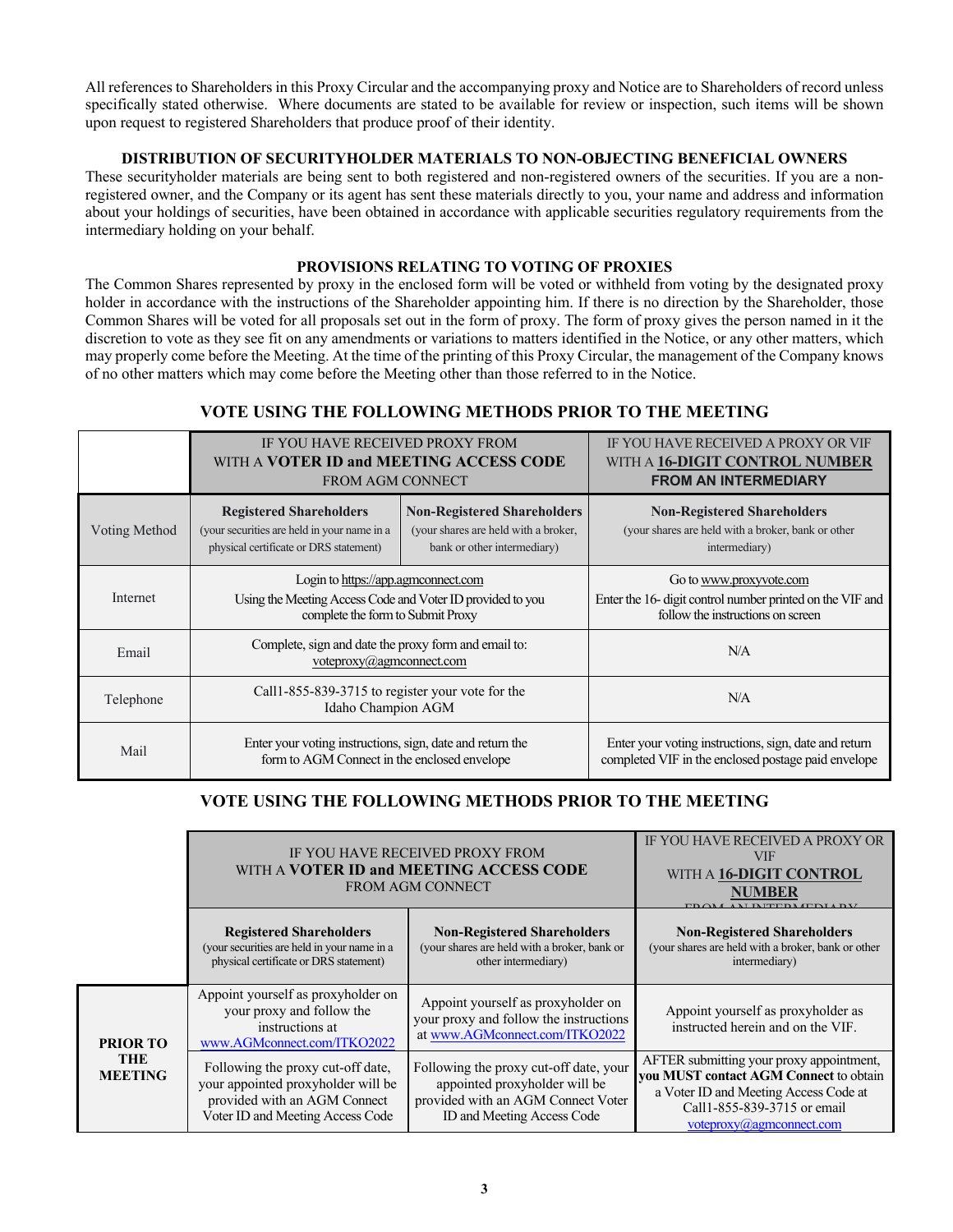## **INTEREST OF CERTAIN PERSONS OR COMPANIES IN MATTERS TO BE ACTED UPON**

Except as disclosed herein, no Director or Senior Officer of the Company nor proposed nominee for election of Director, nor each of their respective associates or affiliates, are aware of any material interest, direct or indirect, by way of beneficial ownership of securities or otherwise, in any matter to be acted upon at the Meeting other than the election of directors.

## **VOTING SECURITIES, RECORD DATE AND PRINCIPAL HOLDERS OF VOTING SECURITIES**

The Company is authorized to issue an unlimited number of Common Shares. Each Share entitles the holder of record to notice of and one vote on all matters to come before the Meeting. No group of Shareholders has the right to elect a specified number of directors nor are there cumulative or similar voting rights attached to the Common Shares of the Company.

The directors of the Company have fixed April 29, 2022 as the record date (the "**Record Date**") for determination of the persons entitled to receive notice of the Meeting. Shareholders of record as of the Record Date are entitled to vote their Common Shares except to the extent that they have transferred the ownership of any of their Common Shares after the Record Date, and the transferees of those Common Shares produce properly endorsed share certificates or otherwise establish that they own the Common Shares, and demand, not later than ten (10) days before the Meeting, that their name be included in the shareholder list before the Meeting, in which case the transferees are entitled to vote their Common Shares at the Meeting.

The by-laws of the Corporation provide that not less than one person present at the opening of the Meeting who is entitled to vote thereat either as a shareholder or proxyholder, representing collectively not less than five percent (5%) of the outstanding Idaho Champion Shares of the Corporation entitled to be voted at the Meeting, constitutes a quorum for the Meeting.

As of the date of this Circular, 105,125,964 Common Shares are issued and outstanding.

#### **Principal Shareholder**

To the knowledge of the directors and executive officers of the Corporation, the only person or corporation who beneficially owns or controls or directs, directly or indirectly, voting securities carrying ten percent (10%) or more of the voting rights attached to the voting securities of Idaho Champion as at the date hereof is as follows:

| <b>Name and Municipality of</b><br><b>Residence</b> | <b>Number of Idaho Champion</b><br>Shares | <b>Type of Ownership</b> | Percentage of<br><b>Outstanding Idaho</b><br><b>Champion Shares</b> |
|-----------------------------------------------------|-------------------------------------------|--------------------------|---------------------------------------------------------------------|
| Bruce Reid, Toronto, Ontario                        | $11,194,796$ common shares                | direct                   | $10.65\%$                                                           |

## **STATEMENT OF EXECUTIVE COMPENSATION**

The purpose of this section of the Circular is to disclose all compensation paid, payable, awarded, granted, given or otherwise provided, directly or indirectly, by the Corporation to each "Named Executive Officer" (as defined herein) in accordance with Form 51-102F6 – *Statement of Executive Compensation*. The stated objective of Form 51-102F6 is to provide insight into executive compensation as a key aspect of the overall stewardship and governance of a corporation and to help investors understand how decisions about executive compensation are made.

#### **Compensation Discussion and Analysis**

The Corporation is a mineral exploration and development company engaged in the acquisition, exploration and evaluation of mineral properties. The Corporation has no revenues from operations and has, since its incorporation, operated administratively with limited financial resources to ensure that funds are available to complete scheduled exploration and drilling programs. As a result, the Board considers not only the financial situation of the Corporation at the time of determination of executive compensation, but also the estimated financial situation of Idaho Champion in the mid- and long-term.

The following statement of executive compensation describes the compensation paid, payable, awarded, granted, given or otherwise provided, directly or indirectly, by the Corporation, to each Named Executive Officer. Disclosure is required to be made in relation to each Named Executive Officer. Named Executive Officer means each of the following individuals: (a) a CEO; (b) a CFO; (c) each of the three (3) most highly compensated executive officers, or the three (3) most highly compensated individuals acting in a similar capacity, other than the CEO and CFO, at the end of the most recently completed financial year whose compensation was, individually, more than \$150,000 for that financial year; and (d) each individual who would have been a Named Executive Officer under clause (c) but for the fact that the individual was neither an executive officer of the Corporation, nor acting in a similar capacity, at the end of that financial year. During the most recently completed financial year ended December 31, 2021, the following individuals were the Named Executive Officers of the Corporation: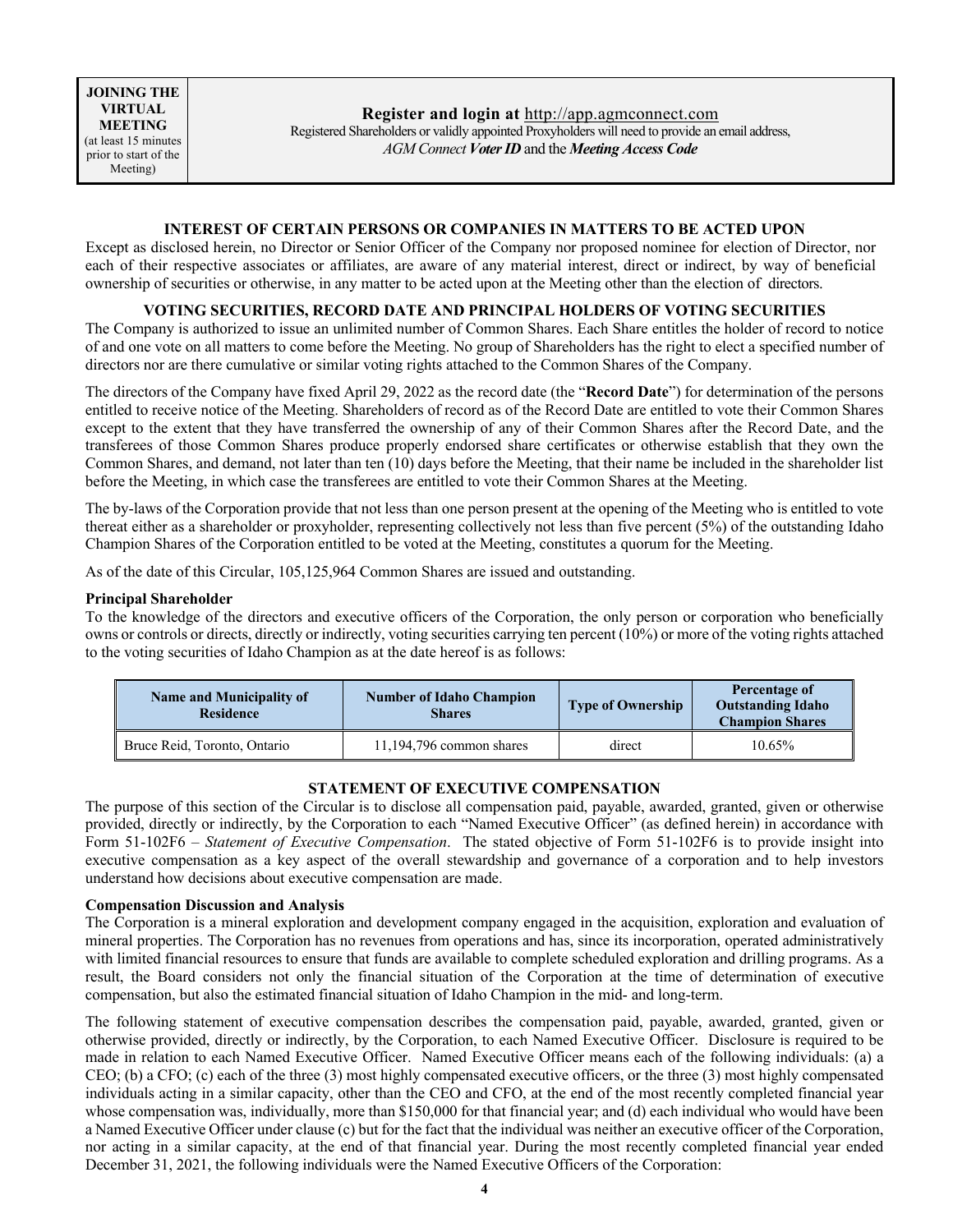- Jonathan Buick, Director, President and Chief Executive Officer ("**CEO**"); and
- Julio DiGirolamo, Chief Financial Officer ("**CFO**") until October 31, 2021; and
- Donna McLean, CFO, effective November 1, 2021.

The Corporation does not have a compensation committee; the Board is responsible for determining all forms of compensation, including long-term incentives in the form of stock options, to be granted to the executive officers and directors to ensure such arrangements reflect the responsibilities and risks associated with each position.

An important element of the Corporation's executive compensation program is the grant of incentive stock options, which does not require a cash outlay by the Corporation. The primary goal of the executive compensation process is to attract and retain the key executives necessary for the Corporation's long term success, to encourage executives to further the Corporation's development and operations, and to motivate qualified and experienced executives. The key elements of executive compensation awarded by the Corporation to date are: (i) base salary; and (ii) incentive stock options. The Board is of the view that all of these elements should be considered when determining executive compensation, rather than any single element. The Board, as a whole, is responsible for determining all forms of compensation, including long-term incentives in the form of stock options to be granted to our Named Executive Officers, and directors, to ensure such arrangements reflect the responsibilities and risks associated with each position. When determining compensation, the Board considers: (i) recruiting and retaining executives critical to the Corporation's success and the enhancement of shareholder value; (ii) providing fair and competitive compensation; (iii) balancing the interests of management and Shareholders; and (iv) rewarding performance, both on an individual basis and with respect to the Corporation's operations and achievement of business objectives. The Board relies mostly on board discussion without the establishment of formal objectives or criteria for its decision making on executive compensation.

#### **Base Salary and/or Consulting Fees**

The Corporation is an exploration stage mining company and does not anticipate generating revenues from operations for a significant period of time. As a result, the use of traditional performance standards, such as corporate profitability, is not considered by the Board as an appropriate metric in the evaluation of corporate or Named Executive Officer performance. The compensation of the Named Executive Officers is based, in substantial part, on industry compensation practices, trends in the mining industry, as well as achievement in raising capital and execution on the Corporation's short-term and long-term business plans and objectives. The Corporation provides Named Executive Officers with base salaries and/or consulting fees, which represent their minimum compensation for services rendered during the fiscal year. Named Executive Officers' base salaries or consulting fees depend on the scope of their experience, responsibilities, leadership skills and performance. Base salaries and/or consulting fees are reviewed annually by our Board. In addition to the above factors, decisions regarding salary or consulting fee amounts are impacted by each Named Executive Officers' current salary or fee, general industry trends and practices, competitiveness, and available financial resources.

## **Option Based Awards**

Granting options to purchase Common Shares as a component of director and executive compensation is intended to align the interests of the Corporation's directors and executive officers with the interests of its Shareholders, to provide a long term incentive that rewards these individuals for their contribution to the creation of shareholder value, and to reduce the cash compensation the Corporation would otherwise have to pay to maintain compensation at a competitive level. The Corporation's stock option plan (the "**Stock Option Plan**") is administered by the Board. In establishing the number of the incentive stock options to be granted to our Named Executive Officers, the Board considers the level of effort, time, responsibility, ability, experience, commitment of the executive office, and the results of execution of the Corporation's business plans. In determining option grants, the Board also takes into account previous grants of options, the overall number of options that are outstanding relative to the number of outstanding Common Shares and the amount and term of any such grants.

## **Benefits and Perquisites**

The Corporation did not offer any benefits or perquisites to its Named Executive Officers other than entitlement to incentive stock options as otherwise disclosed and discussed herein during the year ended December 31, 2021.

## **Risks Associated with Idaho Champion's Compensation Practises**

The Board has not, to date, considered the implications of any risks to the Corporation's associated with decisions regarding compensation of the Company's executive officers.

#### **Hedging by Named Executive Officers or Directors**

The Company has not, as yet, adopted a policy restricting its executive officers and directors from purchasing financial instruments, including, for greater certainty, prepaid variable forward contracts, equity swaps, collars, or units of exchange funds, that are designed to hedge or offset a decrease in market value of equity securities granted or awarded as compensation or held, directly or indirectly, by executive officers or directors.

#### **Stock Option Plans and Other Incentive Plans**

The Company adopted an incentive stock option plan (the "**Option Plan**") on April 27, 2009 and a restrictive share unit plan (the "**RSU Plan**") on August 20, 2020. As at the end of the year ended December 31, 2020, 5,700,000 stock options of the Company were outstanding. During the year ended December 31, 2021, the Company granted 2,550,000 options, leaving options to purchase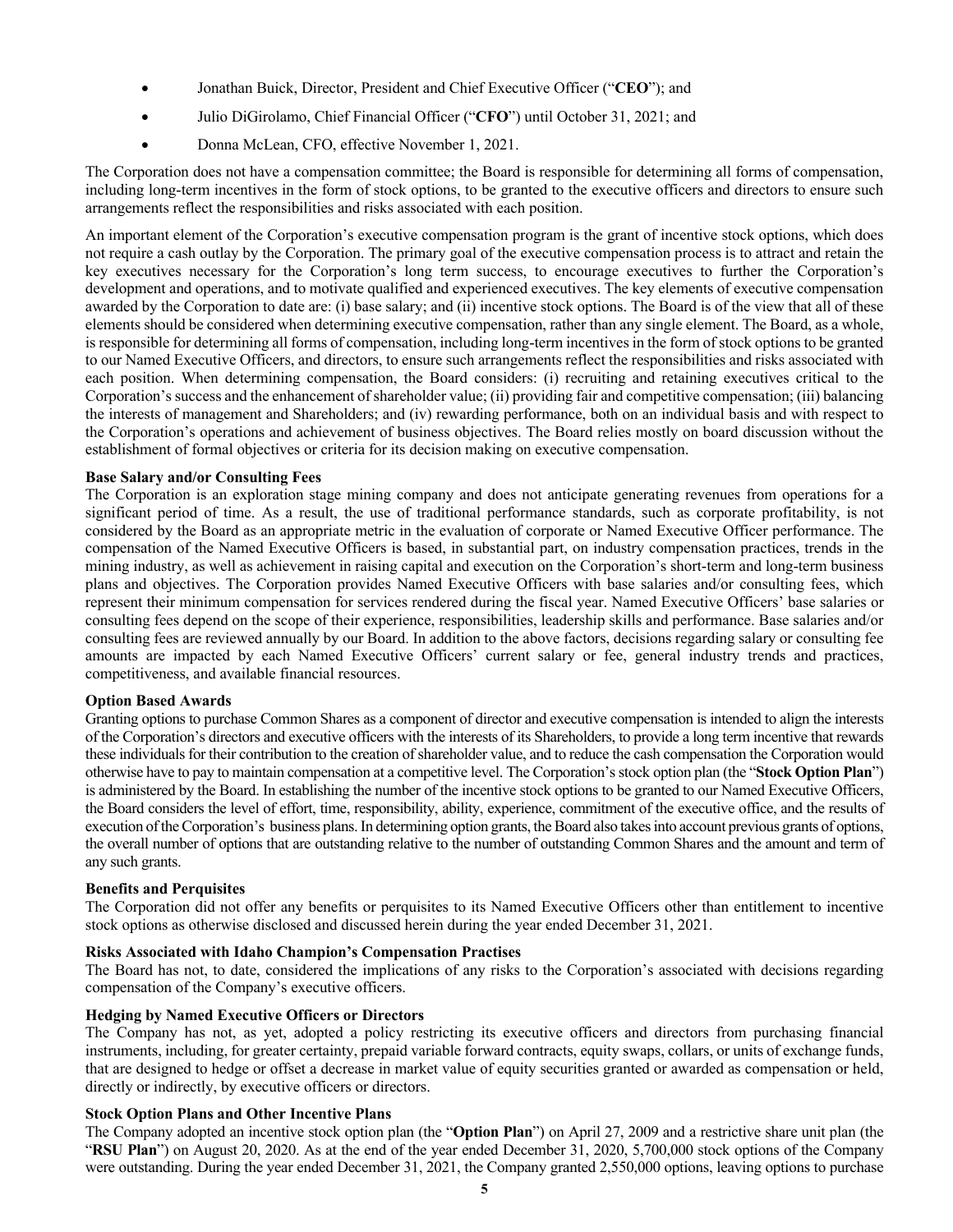an aggregate of 8,250,000 Common Shares outstanding at December 31, 2021. The Company did not grant any options in the first and second quarter of 2022. As at the date of this Circular, the Company has not issued any restricted share units ("**RSUs**").

## Stock Option Plan

The purpose of the Stock Option Plan is to assist the Company in attracting, retaining and motivating directors, officers, employees and consultants (an "**Eligible Person**") of the Company and of its affiliates and to closely align the personal interests of such service providers with the interests of the Company and its Shareholders.

The Stock Option Plan provides that, subject to the requirements of the CSE, the aggregate number of Common Shares reserved for issuance pursuant to options granted under the Stock Option Plan will not exceed 10% of the number of Common Shares of the Company issued and outstanding from time to time. The Stock Option Plan is administered by the Board, which has full and final authority with respect to the granting of all options thereunder subject to the express provisions of the Stock Option Plan. Options may be granted under the Stock Option Plan to such Eligible Persons of the Company and its subsidiaries, if any, as the Board may from time to time designate.

#### Restricted Share Unit Plan

On August 20, 2020, the Board approved adoption of a RSU Plan, which RSU Plan which was further approved and ratified at the shareholder's meeting held on September 22, 2020.

The RSU Plan is designed to provide certain Eligible Persons of the Company and its related entities with the opportunity to acquire RSUs of the Company. The acquisition of RSUs allows an Eligible Person to participate in the long-term success of the Company, thus promoting the alignment of an Eligible Person's interests with that of the Shareholders.

The RSU Plan allows the Company to award, in aggregate, up to a rolling 10% maximum of the issued and outstanding Common Shares from time to time, under and subject to the terms and conditions of the RSU Plan. The grant of an RSU Award pursuant to the RSU Plan entitles the Participant thereunder, at the election of the Company, the conditional right to receive for each RSU credited to the Participant's account, at the election of the Board, either (a) one Common Share of the Company, or (b) an amount in cash, net of applicable taxes and contributions to government sponsored plans, as determined by the Board, equal to the Market Price of one Common Share for each RSU credited to the Participant's account on the Settlement Date, subject to the conditions set out in the RSU Grant Letter and in the RSU Plan. Fractional Common Shares will not be issued pursuant to the RSU Plan, and any fractional entitlement arising is to be settled by adjustment such that the Participant will only have the right to receive the next lowest whole number of Common Shares.

## **Summary Compensation Table**

The table below details all of the compensation paid, payable, awarded, granted, given or otherwise provided, directly or indirectly, for the fiscal years ended December 31, 2021, 2020 and 2019 to the Named Executive Officers of the Corporation. Total compensation encompasses, as applicable, regular salary, dollar amount of option awards, non-equity incentive plan compensation which would include discretionary and non-discretionary bonuses, pension value with compensatory amounts for both defined and non-defined contribution retirement plans, and all other compensation which could include perquisites, tax gross-ups, premiums for certain insurance policies, payments resulting from termination, resignation, retirement or a change in control and all other amounts not reported in another column.

|                                     |      |                             | Share-                                        | Option-                              |                              | Non-equity incentive<br>plan compensation<br>(S) |                                       |                                  |                                            |
|-------------------------------------|------|-----------------------------|-----------------------------------------------|--------------------------------------|------------------------------|--------------------------------------------------|---------------------------------------|----------------------------------|--------------------------------------------|
| Name and principal<br>position      | Year | <b>Salary</b><br><b>(S)</b> | based<br>awards<br>$\left( \mathbb{S}\right)$ | <b>based</b><br>awards<br><b>(S)</b> | Annual<br>incentive<br>plans | Long-term<br>incentive<br>plans                  | <b>Pension</b><br>value<br><b>(S)</b> | All other<br>compensation<br>(S) | <b>Total</b><br>compensation<br><b>(S)</b> |
| Jonathan Buick                      | 2021 | 110,000                     | Nil                                           | Nil                                  | Nil                          | Nil                                              | Nil                                   | Nil                              | 110,000                                    |
| President & CEO                     | 2020 | 110,000                     | Nil                                           | Nil                                  | Nil                          | Nil                                              | Nil                                   | Nil                              | 110,000                                    |
|                                     | 2019 | 120,000                     | Nil                                           | $32,000^{(3)}$                       | Nil                          | Nil                                              | Nil                                   | Nil                              | 152,000                                    |
| Julio DiGirolamo <sup>(1)</sup>     | 2021 | 75,000                      | Nil                                           | Nil                                  | Nil                          | Nil                                              | Nil                                   | Nil                              | 75,000                                     |
| CFO & Corporate<br>Secretary        | 2020 | 87,500                      | Nil                                           | Nil                                  | Nil                          | Nil                                              | Nil                                   | Nil                              | 87,500                                     |
|                                     | 2019 | 60,000                      | N <sub>il</sub>                               | $20,000^{(3)}$                       | Nil                          | Nil                                              | Nil                                   | Nil                              | 80,000                                     |
| Donna McLean $^{(2)}$<br><b>CFO</b> | 2021 | 3.000                       | Nil                                           | Nil                                  | Nil                          | Nil                                              | Nil                                   | Nil                              | 3,000                                      |

**(Years Ended December 31, 2021, 2020 and 2019)**

#### **Notes:**

(1) Mr. DiGirolamo served as CFO and Corporate Secretary from September 18, 2018 until October 31, 2021.

(2) Ms. McLean was appointed CFO effective November 1, 2021.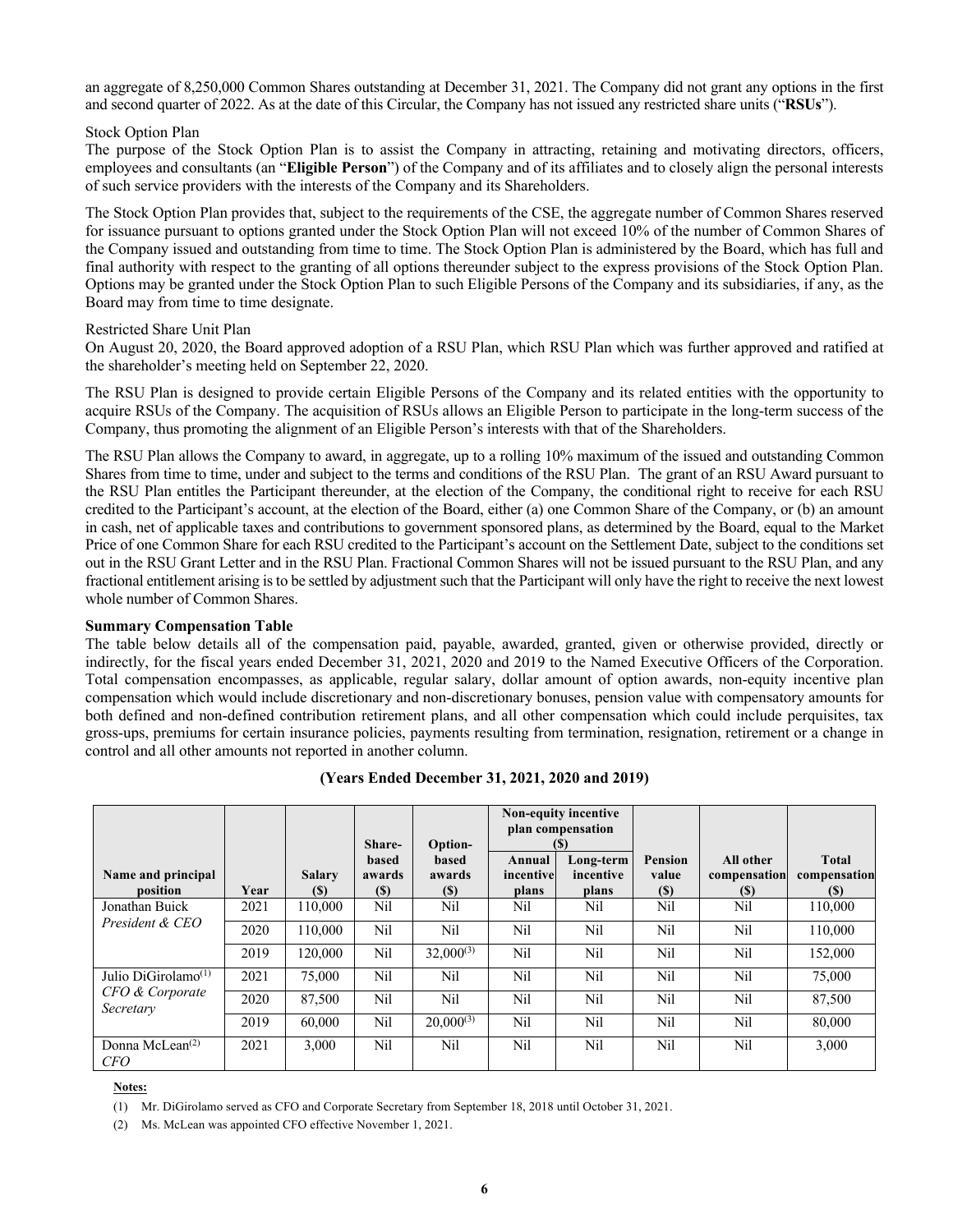(3) Grant date fair value of option-based awards is calculated using the Black-Scholes option pricing model, a standard accepted method for valuing options, using the following weighted average assumptions: share price  $-$  \$0.05; risk free rate of return  $-$  1.57% expected volatility  $-$  100%; expected life – 5 years; expected dividend yield – 0%.

## *Incentive Plan Awards – Outstanding Option-Based Awards and Share-Based Awards*

The following table sets out details of option-based and share-based awards granted to the Named Executive Officers by Idaho Champion that were outstanding as at the fiscal year ended December 31, 2021. None of the persons depicted in the table held any share-based awards as at December 31, 2021.

|                                                                 |                                                                                            |                                           | <b>Option-based awards</b>   | <b>Share-based awards</b>                                              |                                                                                     |                                                                                         |                                                                                                        |
|-----------------------------------------------------------------|--------------------------------------------------------------------------------------------|-------------------------------------------|------------------------------|------------------------------------------------------------------------|-------------------------------------------------------------------------------------|-----------------------------------------------------------------------------------------|--------------------------------------------------------------------------------------------------------|
| <b>Name</b>                                                     | Number of<br>securities<br>underlying<br>unexercised<br>options <sup>(1)</sup><br>$^{(#)}$ | Option<br>exercise<br>price<br><b>(S)</b> | Option<br>expiration<br>date | Value of<br>unexercis<br>ed in-the-<br>money<br>options<br>$(S)^{(2)}$ | Number of<br>shares or<br>units of<br>shares that<br>have not<br>vested<br>$^{(#)}$ | Market or<br>payout value<br>of share-based<br>awards that<br>have not<br>vested<br>(S) | Market or<br>payout value of<br>vested share-<br>based awards<br>not paid out or<br>distributed<br>(S) |
| Jonathan Buick<br>President & CEO                               | 1,000,000                                                                                  | 0.10                                      | Nov. 12, 2024                | Nil                                                                    | Nil                                                                                 | Nil                                                                                     | Nil                                                                                                    |
| Julio DiGirolamo <sup>(3)</sup><br>CFO & Corporate<br>Secretary | 625,000                                                                                    | 0.10                                      | Nov. 12, 2024                | Nil                                                                    | Nil                                                                                 | Nil                                                                                     | Nil                                                                                                    |
| Donna McLean $(4)$<br>CFO                                       | Nil                                                                                        | Nil                                       | Nil                          | Nil                                                                    | Nil                                                                                 | Nil                                                                                     | Nil                                                                                                    |

**Notes:**

Represents options granted pursuant to the Corporation's share incentive plan.  $(1)$ 

 $(2)$ Based on the difference between the market value of the underlying vested shares at December 31, 2021 of \$0.05, and the exercise price of the option.

Mr. DiGirolamo served as CFO and Corporate Secretary from September 18, 2018 until October 31, 2021.  $(3)$ 

 $(4)$ Ms. McLean was appointed CFO effective November 1, 2021.

No other share-based or non-equity incentive plan compensation has been awarded to the NEOs by the Company for the year ended 2021.

## *Incentive Plan Awards – Value Vested or Earned During the Year*

The value of options vested is represented by the aggregate dollar value that would have been realized if options had been exercised on the vesting date – that is, the difference between the market price of the underlying shares and the option exercise price on the vesting date. The value of options exercised is the difference between the option exercise price and the market price of the underlying security on the date of exercise.

The following summarizes the value of options granted and vested to the Company's Named Executive Officers during 2021.

| <b>Name</b>                                                  | Option-based awards - Value<br>vested during the year <sup><math>(1)(2)</math></sup><br>(\$) | Share-based awards – Value<br>vested during the year<br>$\left( \mathbb{S}\right)$ | Non-equity incentive plan<br>compensation - Value earned<br>during the year<br>(S) |
|--------------------------------------------------------------|----------------------------------------------------------------------------------------------|------------------------------------------------------------------------------------|------------------------------------------------------------------------------------|
| Jonathan Buick<br>President & CEO                            | Nil                                                                                          | Nil                                                                                | Nil                                                                                |
| Julio DiGirolamo <sup>(3)</sup><br>CFO & Corporate Secretary | Nil                                                                                          | Nil                                                                                | Nil                                                                                |
| Donna McLean <sup>(4)</sup><br><i>CFO</i>                    | Nil                                                                                          | Nil                                                                                | Nil                                                                                |

**Notes:**

 $(1)$ Represents options granted pursuant to the Corporation's share incentive plan.

- Based on the difference between the market value of the underlying vested shares at December 31, 2021 of \$0.05, and the exercise price of the option.  $(2)$
- $(3)$ Mr. DiGirolamo served as CFO and Corporate Secretary from September 18, 2018 until October 31, 2021.
- $(4)$ Ms. McLean was appointed CFO effective November 1, 2021.

## **Pension Plan Benefits**

There are no pension plan benefits or other retirement benefits in place for any of the Named Executive Officers or directors.

#### **Termination And Change Of Control Benefits**

As of the date of this Circular, the Corporation is not a party to any contract, agreement, plan or arrangement with its Named Executive Officers that provide for payments to NEOs at, following, or in connection with any termination (whether voluntary, involuntary or constructive), resignation or retirement, or as a result of a change in control of the Corporation or a change in a NEO's responsibilities.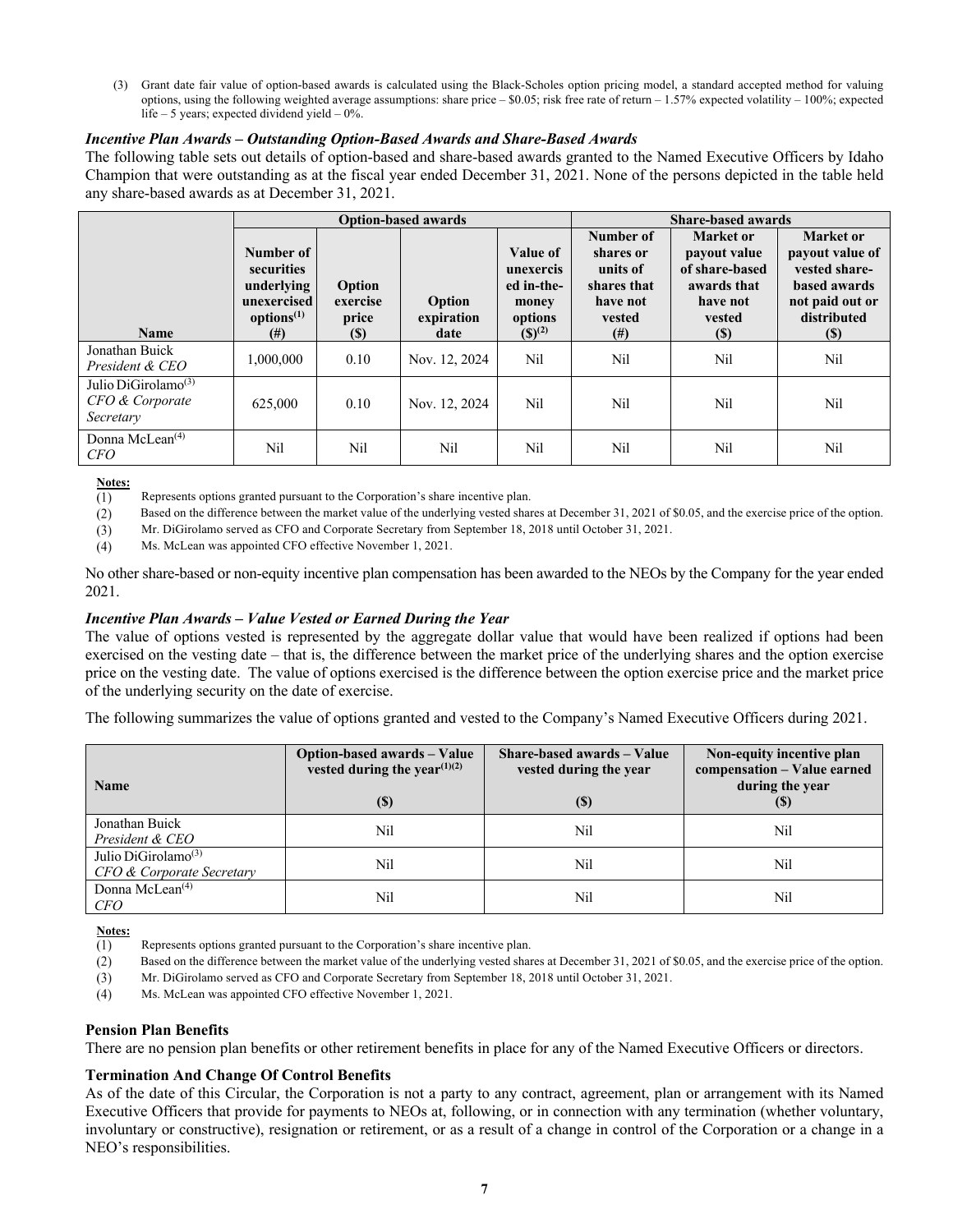## **Director Compensation**

The following table sets forth information concerning the annual and long-term compensation in respect of the directors of the Corporation, other than the Named Executive Officers, during the financial years ended December 31, 2021, 2020 and 2019. For details of the compensation for Jonathan Buick, the Named Executive Officer who is also director of the Corporation, see disclosure in the "*Summary Compensation Table*".

| Name and<br>principal position | Year | Fees<br>Earned<br>(\$) | Share-<br>based<br>awards<br><b>(\$)</b> | Option-<br>based<br>awards<br><b>(\$)</b> | Non-equity<br>incentive plan<br>compensation<br>(S) | <b>Pension</b><br>value<br><b>(\$)</b> | All other<br>compensation<br>(S) | <b>Total</b><br><b>(\$)</b> |
|--------------------------------|------|------------------------|------------------------------------------|-------------------------------------------|-----------------------------------------------------|----------------------------------------|----------------------------------|-----------------------------|
| <b>Bruce Reid</b>              | 2021 | Nil                    | Nil                                      | Nil                                       | Nil                                                 | Nil                                    | Nil                              | Nil                         |
|                                | 2020 | Nil                    | Nil                                      | Nil                                       | Nil                                                 | Nil                                    | Nil                              | Nil                         |
|                                | 2019 | Nil                    | Nil                                      | Nil.                                      | Nil                                                 | Nil                                    | Nil                              | Nil.                        |
| Paul Fornazzari                | 2021 | Nil                    | Nil                                      | Nil                                       | Nil                                                 | Nil                                    | Nil                              | Nil                         |
|                                | 2020 | Nil                    | Nil                                      | Nil                                       | Nil                                                 | Nil                                    | Nil                              | Nil                         |
|                                | 2019 | Nil                    | Nil                                      | $9,600^{(1)}$                             | Nil                                                 | Nil                                    | Nil                              | 9.600                       |
| Patrick Highsmith              | 2021 | Nil                    | Nil                                      | Nil                                       | Nil                                                 | Nil                                    | Nil                              | Nil                         |
|                                | 2020 | Nil                    | Nil                                      | $59,970^{(2)}$                            | Nil                                                 | Nil                                    | Nil                              | 59,970                      |
|                                | 2019 | Nil                    | Nil                                      | Nil                                       | Nil                                                 | Nil                                    | Nil                              | Nil                         |
| Gregory Schifrin               | 2021 | Nil                    | Nil                                      | Nil                                       | Nil                                                 | Nil                                    | Nil                              | Nil                         |
|                                | 2020 | Nil                    | Nil                                      | Nil.                                      | Nil                                                 | Nil                                    | Nil                              | Nil.                        |
|                                | 2019 | Nil                    | Nil                                      | $9,600^{(1)}$                             | Nil                                                 | Nil                                    | Nil                              | 9.600                       |

**Notes:**

(1) Grant date fair value is calculated using the Black-Scholes option pricing model, a standard accepted method for valuing options, using the following weighted average assumptions: share price – \$0.05; risk free rate of return – 1.57% expected volatility – 100%; expected life – 5 years; expected dividend vield  $-0\%$ .

(2) Grant date fair value is calculated using the Black-Scholes option pricing model, a standard accepted method for valuing options, using the following weighted average assumptions: share price  $-$  \$0.275; risk free rate of return  $-$  0.30% expected volatility  $-$  100%; expected life  $-$  5 years; expected dividend vield  $-0\%$ .

#### *Material Factors Necessary to Understand Director Compensation*

Directors of the Corporation do not receive any compensation for attending meetings of the directors, meetings of the Audit Committee or meetings of the Shareholders of the Corporation. The directors are eligible to be granted stock options, as described above under the heading "Stock Option Plans and Other Incentive Plans".

## **Incentive Plan Awards - Outstanding Option-Based Awards and Share-Based Awards**

The following table sets out details of option-based awards and share-based awards granted to non-executive directors by Idaho Champion that were outstanding at the fiscal year ended December 31, 2021.

|                   |                                                                 | <b>Option-based awards</b>                                | <b>Share-based awards</b> |                                                                             |                                                                         |                                                                                                                  |
|-------------------|-----------------------------------------------------------------|-----------------------------------------------------------|---------------------------|-----------------------------------------------------------------------------|-------------------------------------------------------------------------|------------------------------------------------------------------------------------------------------------------|
| <b>Name</b>       | Number of<br>securities<br>underlying<br>unexercised<br>options | Option<br>exercise<br>price<br>$\left( \mathbb{S}\right)$ | Option<br>expiration date | Value of<br>unexercised in-<br>the-money<br>options<br>$(S)$ <sup>(5)</sup> | Number of<br>shares or<br>units of<br>shares that<br>have not<br>vested | <b>Market or payout</b><br>value of share-<br>based awards that<br>have not vested<br>$\left( \mathbb{S}\right)$ |
| <b>Bruce Reid</b> | Nil                                                             | Nil                                                       | Nil                       | Nil                                                                         | Nil                                                                     | Nil                                                                                                              |
| Paul Fornazzari   | 300,000                                                         | 0.10                                                      | Nov. 12, 2024             | Nil                                                                         | Nil                                                                     | Nil                                                                                                              |
| Patrick Highsmith | 300,000                                                         | 0.30                                                      | Aug. 4, 2025              | Nil                                                                         | Nil                                                                     | Nil                                                                                                              |
| Gregory Schifrin  | 300,000                                                         | 0.10                                                      | Nov. 12, 2024             | Nil                                                                         | Nil                                                                     | Nil                                                                                                              |

**Notes:**

(1) The Company's share price on the Canadian Securities Exchange closed at \$0.05 per common share on December 31, 2021.

#### **Incentive Plan Awards – Value Vested or Earned During the Year**

The value of options vested is represented by the aggregate dollar value that would have been realized if options had been exercised on the vesting date – that is, the difference between the market price of the underlying shares and the option exercise price on the vesting date. The value of options exercised is the difference between the option exercise price and the market price of the underlying security on the date of exercise.

The following table sets forth certain information, in relation to the directors of the Corporation (excluding any director who was also a Named Executive Officer), regarding the value vested or earned in connection with incentive plan awards during the financial year of the Corporation ended December 31, 2021: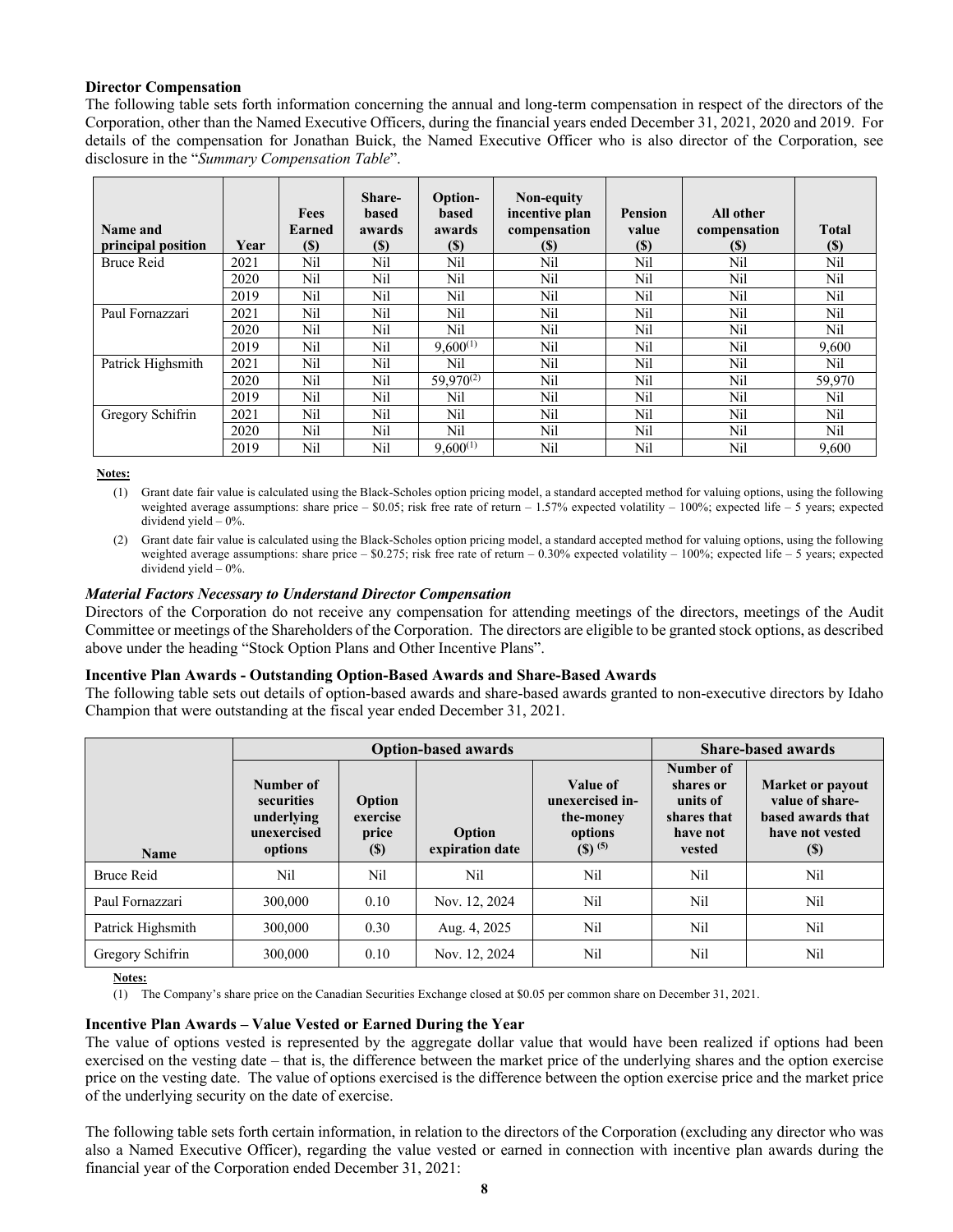| <b>Name</b>       | Option-based awards -<br>Value vested during the<br>year<br>$($ \$) $^{(2)}$ | Share-based awards $-$<br>Value vested during the<br>year<br>(S) | Non-equity incentive plan<br>compensation - Value<br>earned during the year |
|-------------------|------------------------------------------------------------------------------|------------------------------------------------------------------|-----------------------------------------------------------------------------|
| Bruce Reid        | Nil                                                                          | Nil                                                              | Nil                                                                         |
| Paul Fornazzari   | Nil                                                                          | Nil                                                              | Nil                                                                         |
| Patrick Highsmith | Nil                                                                          | Nil                                                              | Nil                                                                         |
| Gregory Schifrin  | Nil                                                                          | Nil                                                              | Nil                                                                         |

**Notes:**

(1) The Company's share price on the Canadian Securities Exchange closed at \$0.05 per common share on December 31, 2021.

# **BUSINESS OF THE MEETING**

#### **Audited Financial Statements**

The Company's audited financial statements for the fiscal year ended December 31, 2021, and the report of the auditors thereon, have been filed on www.sedar.com and have been sent to registered and beneficial Shareholders who have requested copies thereof using the request form accompanying this Circular and will be submitted to the meeting of Shareholders. Receipt at the Meeting of the auditors' report and the Company's financial statements for this fiscal period will not constitute approval or disapproval of any matters referred to therein, and no action is required to be taken by Shareholders thereon.

#### **Election of Directors**

Shareholders will be asked to elect five (5) directors at the Meeting. Each director elected will hold office until the close of the next annual meeting of the Shareholders or until his successor is appointed or elected.

The following table and the notes thereto set out the names of each nominee for election as a director of the Company as well as their province of residence, principal occupation, business or employment, the year they first became a director of the Company and the approximate number of voting securities of the Company beneficially owned, directly or indirectly, or over which control or direction is exercised by each of them as of the date hereof.

| Name, Position,<br><b>Province and</b><br>Country of<br><b>Residence</b> | <b>Office or Position Held and</b><br><b>Year First Elected a</b><br><b>Director</b>                                     | Principal<br>Occupation during the Past Five Years                                                                                                                                                                                                                                                                                  | # of Common Shares<br><b>Beneficially Owned,</b><br>Directly or Indirectly,<br>or Over Which<br><b>Control or Direction</b><br>are Exercised $(2)$ |
|--------------------------------------------------------------------------|--------------------------------------------------------------------------------------------------------------------------|-------------------------------------------------------------------------------------------------------------------------------------------------------------------------------------------------------------------------------------------------------------------------------------------------------------------------------------|----------------------------------------------------------------------------------------------------------------------------------------------------|
| Jonathan Buick<br>Ontario, Canada                                        | President, CEO and Director<br>(2018)                                                                                    | President and CEO of the Corporation since 2018. Owner and<br>managing director Harp Capital Corp. (as advisory services<br>company for the mining and mineral exploration industry).                                                                                                                                               | 7,390,628                                                                                                                                          |
| Paul Fornazzari <sup>(1)</sup><br>Ontario, Canada                        | Director $(2018)$                                                                                                        | Partner, Fasken Martineau DuMoulin LLP (a law firm) since 2015.                                                                                                                                                                                                                                                                     | 650,000                                                                                                                                            |
| <b>Patrick Highsmith</b><br>Colorado, USA                                | Director (2020)                                                                                                          | Executive roles leading exploration, operations, and business<br>development for various public companies, most recently as<br>Chairman of FireFox Gold Corp (2017 – present) and Group<br>Manager Business Development at Fortescue Metals Group Ltd<br>$(Oct 2018 - April 2020)$                                                  | Nil                                                                                                                                                |
| <b>Bruce Reid</b> <sup>(1)</sup><br>Ontario, Canada                      | Director (2018)<br>Previous Directorship: Oct. 27,<br>2011 to May 22, 2013; re-elected<br>Dec. 29, 2015 to Oct. 25, 2017 | Chairman of the Corporation since 2018. President, CEO and<br>Director of 55 North Mining Inc., (since January 2017) and Director<br>(August 2015 - April 2016); President, CEO and Director of Bunker<br>Hill Mining Corp. (formerly Liberty Silver Mining Corp.), a mineral<br>exploration company, (March, 2017 - October 2019). | 11,194,796                                                                                                                                         |
| Greg Schifrin <sup>(1)</sup><br>Idaho, USA                               | Director (2019)                                                                                                          | CEO and Director of Blackrock Gold Corp. (December 2017-<br>Present); President of Minex Exploration (1988- Present); CEO and<br>Director of Westmountain Gold (March 2011-June 2017).                                                                                                                                              | 2,221,741                                                                                                                                          |

**Notes:**<br>(1) (1) Member of the audit committee of the Board (the "**Audit Committee**").

(2) The information as to the number of voting securities beneficially owned, not being within the knowledge of the Corporation, has been obtained from SEDI or furnished by the proposed directors individually.

## **Director Profiles**

Further biographical information with respect to each nominee for election as a director is set forth below: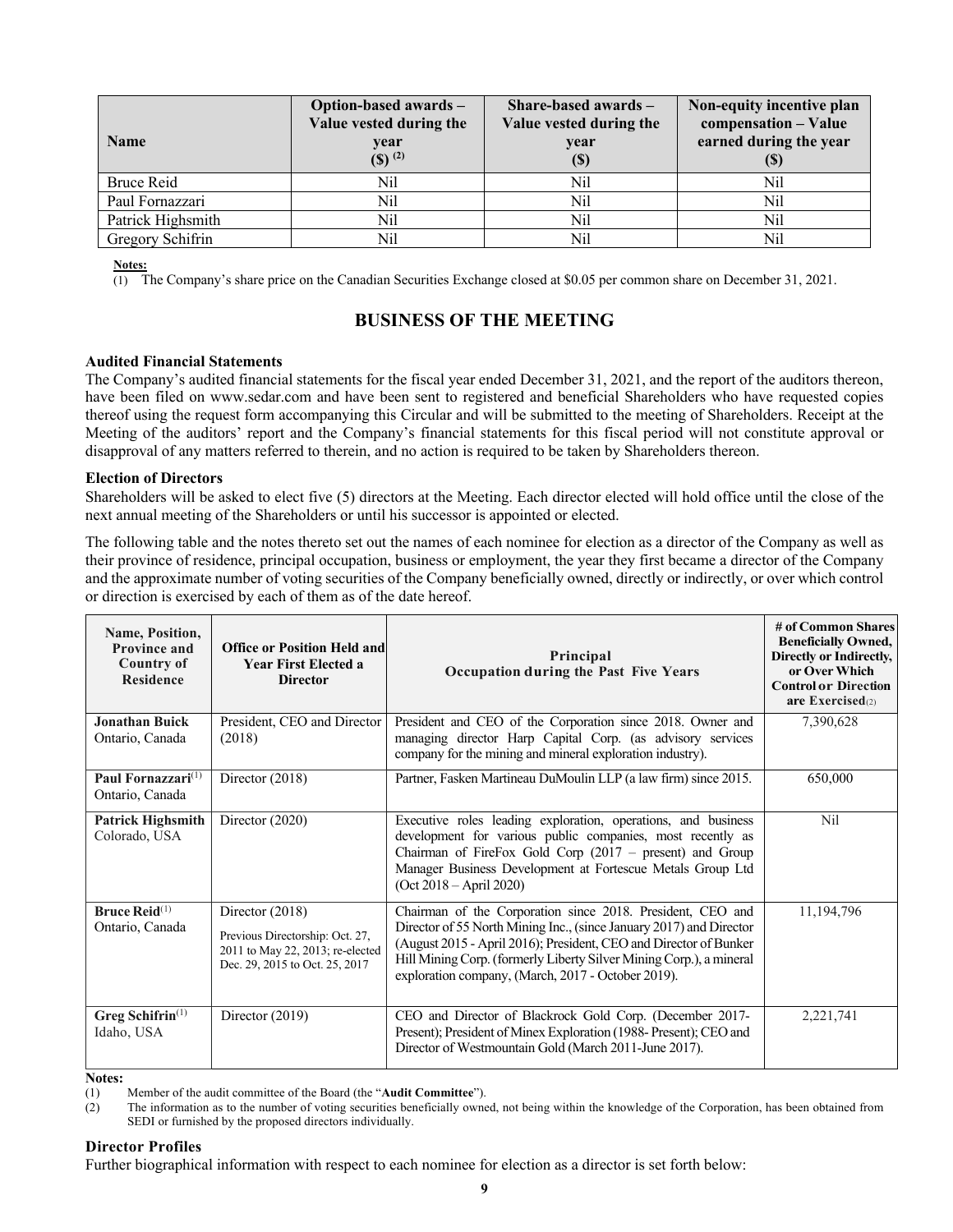## *Jonathan Buick*, Director and Chief Executive Officer

Mr. Buick has over 21 years of business, management and financing experience. He has been involved in mergers and acquisitions, restructuring, equity research and corporate finance, raising in excess of \$400 million dollars during his career. In his role as advisor Mr. Buick has been successful in representing clients in the negotiation of Joint Ventures, strategic partnerships, project finance and direct investment through his extensive set of relationships with Korean corporations and financial institutions.

#### *Paul Fornazzari*, Director

Mr. Fornazzari is a partner at the law firm Fasken Martineau DuMoulin LLP. He was a former Chairman of Lithium Americas Corp. and has been a director of various public companies for most of his career. Previously, Mr. Fornazzari was a partner at another international law firm where he was head of its Corporate Finance, Securities and Public M&A National Practice Group and of its Mining Group. Mr. Fornazzari has broad experience advising Boards, executive teams and investment dealers and acts for domestic and foreign clients in various industries including mining, petroleum, technology, life sciences and financial services. As a fluent Spanish speaker from Latin America, he has transactional experience and a strong network in almost all of the jurisdictions in that region. Mr. Fornazzari holds a Masters of Law from Osgoode Hall Law School in Securities Law and a Bachelor of Law from the University of Windsor.

#### *Patrick Highsmith*, Independent Director

Mr. Highsmith has over 31 years of international experience in the mining industry, including operational, exploration and business development roles with major companies such as Newmont Mining, BHP, Rio Tinto, and Fortescue Metals Group. He also has significant experience in the more entrepreneurial side of the business, co-founding several junior companies and acting as director or senior executive in several others. His junior company pedigree includes Canadian listed companies such as: Lithium One, Copper One, Bellhaven Copper & Gold, Pure Energy Minerals, and FireFox Gold, for whom he is co-founder and chairman of the board.

Patrick holds a Bachelor of Science Degree in Geological Engineering and a Master of Science in Economic Geology (Geochemistry) from the Colorado School of Mines. He has specialized technical expertise in gold, copper, and lithium exploration. Gold exploration and mining has constituted a major portion of his career, including deep experience with orogenic, sediment hosted, porphyry, and epithermal gold deposits. He has also worked extensively in volcanogenic massive sulfide and porphyry copper deposits. Patrick has also led numerous transactions in the mining sector including alliances, joint ventures, investments, off-take agreements, capital market financing and corporate sales and mergers. He has evaluated and worked on several hundred projects in more than 30 countries across a broad range of commodities. He is originally from South Carolina and currently resides in Denver, Colorado in the United States.

#### *Bruce Reid*, Independent Director and non-executive Chairman of the Board

Mr. Reid is the President and Chief Executive Officer of 55 North Mining Inc., as well as a Director. Mr. Reid was previously the Chairman, President and Chief Executive Officer of Carlisle Goldfields from January 2010 until January 2016 when the Company was purchased by Alamos Gold Inc. Mr. Reid is also the President and Chief Executive Officer of 55 North Mining Inc., as well as a Director. Mr. Reid is also a Director of several other public mining companies. Mr. Reid was the Founder, President and Chief Executive Officer of U.S. Silver Corp. from June 2005 to November 2008. Previous to this Mr. Reid was intimately involved in the start-up and successful build and sale of numerous Mining Companies such as Western Goldfields, Patricia Mining and High Plains Uranium. Mr. Reid has extensive experience in Corporate Finance and Mining Investment Research with a twenty year career in the investment Business with such firms as Nesbitt Thomson, Loewen Ondaatje McCutcheon and Yorkton Securities. Mr. Reid combines all this with direct practice as an Exploration Geologist working on numerous projects in the Canadian North during the 1970s and early 1980s. His background of more than 35 years of direct and indirect experience in the mining and mineral exploration industry follows graduation with a B.Sc. in Geology from the University of Toronto in 1979 and a finance degree from the University of Windsor in 1982.

#### *Greg Schifrin*, Independent Director

Mr. Schifrin has worked as a geologist and manager for over 36 years in the mining and mineral exploration industry where he has been involved in precious, base metals, rare earth and uranium exploration and development. Mr. Schifrin was previously the Chief Executive Officer and Director of Blackrock Gold Corp. from December 2017 through May of 2019. Mr. Schifrin has provided technical services and project management for major and junior mining companies through his consulting and service company, Minex, for over 30 years to the present. During his various tenures Mr. Schifrin has been an officer and director of various public companies where he managed corporate finance, accounting, legal and regulatory requirements, investors, personnel, exploration, geologic evaluation, project development and infrastructure, project generation and land acquisition.

#### **Additional Information Regarding the Directors**

Each of the Directors has consented to being named as a nominee in this Circular. It is not contemplated that any of the nominees will be unable to stand for election to the Board of Directors of the Company or to serve as a director, if elected. If for any reason, any of the nominees do not stand for election or are unable to serve as such, proxies in favour of the nominees will be voted for another nominee in the discretion of the persons named in the enclosed form of proxy or VIF unless the Shareholder has specified in his proxy that his Common Shares are to be withheld from voting in the election of the directors.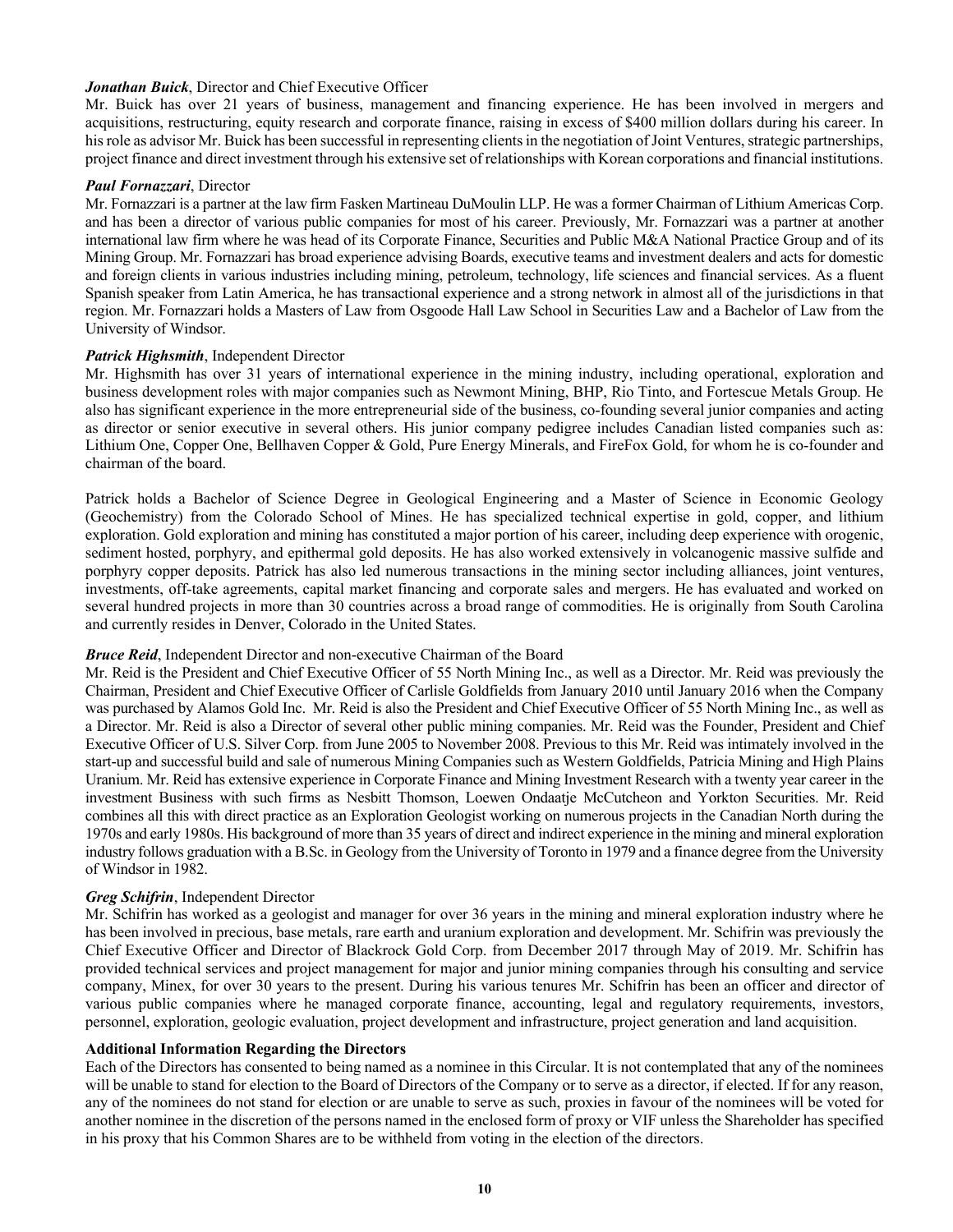## **Other Boards of Reporting Issuers**

The following directors of the Company presently serve as directors of other reporting issuers as follows:

| <b>Director</b>   | <b>Other Reporting Issuer</b>                                                          |
|-------------------|----------------------------------------------------------------------------------------|
| Jonathan Buick    | N/A                                                                                    |
| Paul Fornazzari   | Omai Gold Mines Corp.                                                                  |
| Patrick Highsmith | FireFox Gold Corp., Timberline Resources Corporation                                   |
| <b>Bruce Reid</b> | Canuc Resources Corp., KWG Resources Inc., 55 North Mining Inc., Altair Resources Inc. |
| Greg Schifrin     | N/A                                                                                    |

#### **Cease Trade Orders and Bankruptcies**

Other than as disclosed below, to the knowledge of the Company, no director is, as at the date of this Proxy Circular, or has been, within 10 years before the date of this Circular:

- a) a director, chief executive officer or chief financial officer of any corporation that:
	- i) was subject to an order that was issued while a director was acting in the capacity as director, chief executive officer or chief financial officer; or
	- ii) was subject to an order that was issued after a director ceased to be a director, chief executive officer or chief financial officer and which resulted from an event that occurred while that person was acting in the capacity as director, chief executive officer or chief financial officer;
- b) a director or executive officer of any corporation that, while such person was acting in that capacity, or within a year of such person ceasing to act in that capacity, became bankrupt, made a proposal under any legislation relating to bankruptcy or insolvency or was subject to or instituted any proceedings, arrangement or compromise with creditors or had a receiver, receiver manager or trustee appointed to hold its assets; or
- c) someone who became bankrupt, made a proposal under any legislation relating to bankruptcy or insolvency, or became subject to or instituted any proceedings, arrangements or compromise with creditors, or had a receiver, receiver manager or trustee appointed to hold the assets of such shareholder nominee.

For the purposes of section (a) above, the term "order" means a cease trade order, an order similar to a cease trade order or an order that denied the relevant corporation access to any exemption under securities legislation that was in effect for a period of more than 30 consecutive days.

Mr. Bruce Reid served as a director of Asia Now Resources Corp. ("ANR") from June 2012 to February 2015 and Mr. Julio DiGirolamo served as an executive officer of ANR from August 2013 to August 2015. Mr. Reid resigned from the board of ANR more than six months before the default of the Company on its secured debt and the receivership disclosed herein, and Mr. DiGirolamo also resigned from his role at ANR. Pursuant to directions in April 2015 to maximize shareholder value, the board of directors of ANR approved facilitating a "going private" transaction whereby ANR's majority shareholder and secured debtholder, China Gold Pte. Ltd., would purchase the outstanding ANR shares it did not already own. In July 2015, a sufficient number of ANR's minority Shareholders to block approval of the proposed transaction voted against it, ultimately resulting in a default on ANR's outstanding secured debt. A receiver was appointed in August 2015 with a view to liquidating ANR's remaining assets. The receiver completed the liquidation of assets and was discharged in April 2016.

Mr. Gregory Schifrin was the CEO of Westmountain Gold, Inc. ("WMTN") from March 2011 through June 2017 and a director of WMTN from March 2011 through January 2016. WMTN's majority shareholder was a family office with a relationship to a director, which shareholder supported WTMN by investing in equity and convertible debt of WTMN. The director with the relationship to the majority shareholder and the majority shareholder entered into a dispute, resulting in the shareholder obtaining a 50.1% majority interest in late 2015. The shareholder then took steps to acquire control over the entire company, removing the board of directors, including Mr. Schifrin, and replacing the board with directors friendly to the shareholder in 2016. In March of 2017, the newly constituted board decided the best course for WTMN was to enter a chapter 11 bankruptcy process. While WTMN had liabilities, it had no aggressive creditors or demand letters, and most creditors were also Shareholders and supportive of the company. The reorganization plan effectively extinguished equity holders, with a 500:1 share consolidation, resulting in the shareholder acquiring control of WMTN. Mr. Schifrin opposed the decision to file bankruptcy but the board was able to act without taking Mr. Schifrin's input into account. Mr. Schifrin ended his affiliation with WMTN shortly thereafter on June 2, 2017.

Mr. Highsmith was a director of Alhambra Resources Ltd. ("ALH") from October 2012 to August 2014. The Alberta Securities Commission issued a Management Cease Trade Order (a "MCTO") against ALH on May 2, 2014 for failure to file its audited financial statements, management's discussion and analysis, and certifications for the 2014 fiscal year. The MCTO was revoked as of July 3, 2014 when ALH filed its financials and related documentation.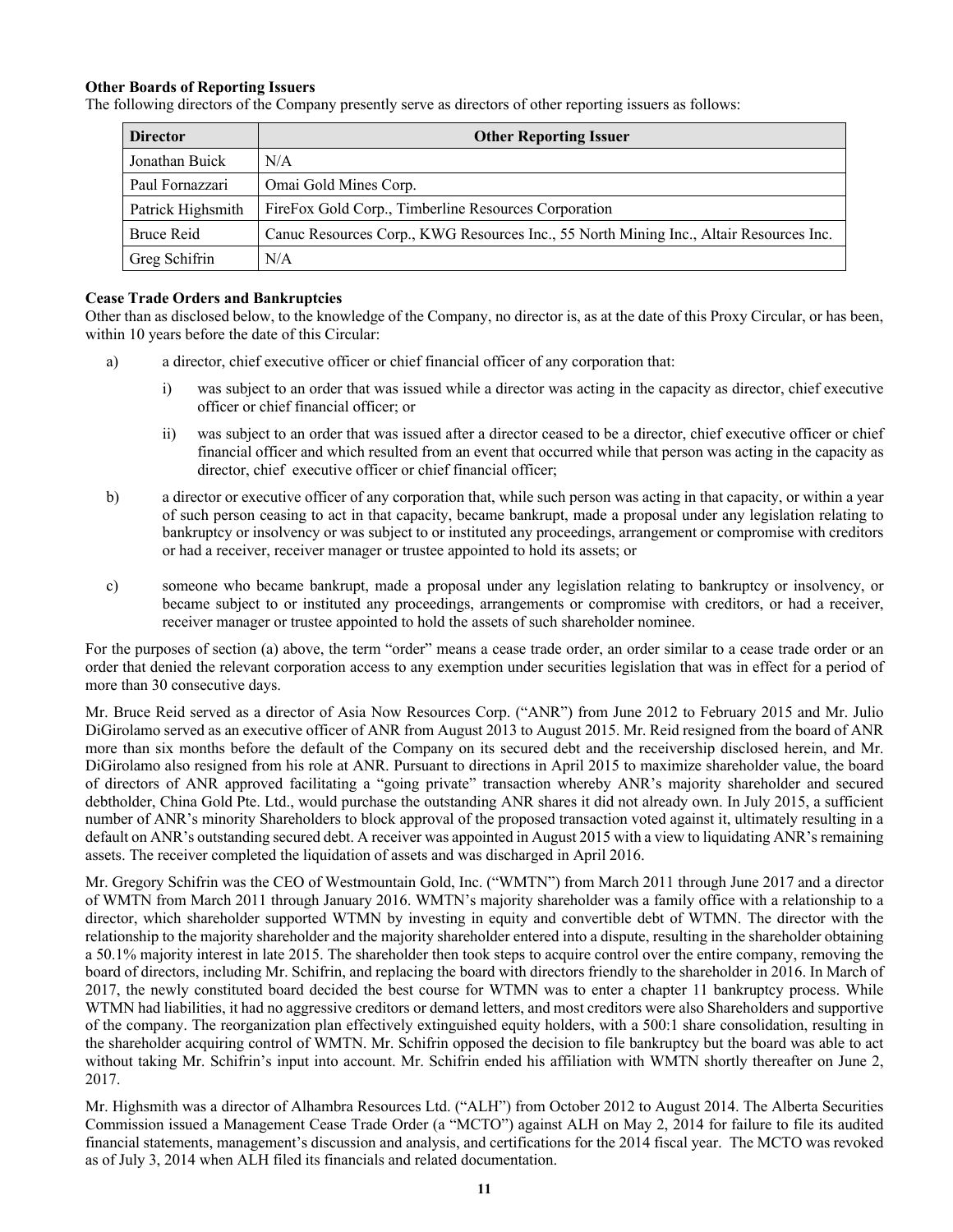#### **Penalties and Sanctions**

To the knowledge of the Company, as of the date of this Circular, no proposed director has been subject to:

- (a) any penalties or sanctions imposed by a court relating to securities legislation or by a securities regulatory authority or has entered into a settlement agreement with a securities regulatory authority; or
- (b) any other penalties or sanctions imposed by a court or regulatory body that would likely be considered important to a reasonable securityholder in deciding whether to vote for a proposed director.

**PROXIES RECEIVED IN FAVOUR OF MANAGEMENT WILL BE VOTED FOR THE ELECTION OF THE ABOVE-NAMED NOMINEES, UNLESS THE SHAREHOLDER HAS SPECIFIED IN THE PROXY THAT THE SHARES ARE TO BE WITHHELD FROM VOTING IN RESPECT THEREOF.** Management does not contemplate that any of the nominees will be unable to serve as a director of the Company for the ensuing year, however, **IF A NOMINEE IS FOR ANY REASON UNAVAILABLE TO SERVE AS A DIRECTOR OF THE COMPANY FOR ANY REASON AT OR PRIOR TO THE MEETING OR ANY ADJOURNMENT THEREOF, PROXIES IN FAVOUR OF MANAGEMENT WILL BE VOTED IN FAVOUR OF THE REMAINING NOMINEES AND MAY BE VOTED FOR THE ELECTION OF ANY PERSON OR PERSONS IN PLACE OF ANY NOMINEES UNABLE TO SERVE AT THE DISCRETION OF THE PERSONS NAMED IN THE ENCLOSED FORM OF PROXY.** 

#### **APPOINTMENT OF AUDITORS**

Shareholders are being asked to re-appoint McGovern Hurley LLP to act as auditors of the Company until the next annual meeting of Shareholders and to authorize the Board of the Company to fix their renumeration. **PROXIES RECEIVED IN FAVOUR OF MANAGEMENT WILL BE VOTED FOR THE APPOINTMENT OF MCGOVERN HURLEY LLP, AS AUDITORS OF THE COMPANY TO HOLD OFFICE UNTIL THE NEXT ANNUAL MEETING OF SHAREHOLDERS AND THE AUTHORIZATION OF THE DIRECTORS TO FIX THE AUDITORS' REMUNERATION UNLESS A SHAREHOLDER HAS SPECIFIED IN THE PROXY THAT HIS OR HER SHARES ARE TO BE WITHHELD FROM VOTING IN RESPECT OF THE APPOINTMENT OF MCGOVERN HURLEY LLP.**

McGovern Hurley LLP were first appointed as auditors for the Company in 2010.

#### **AUDIT COMMITTEE**

The Audit Committee is established by the Board for the purpose of overseeing the accounting and financial reporting processes of the Corporation and audits of the financial statements of the Corporation. The Audit Committee is responsible for monitoring the Corporation's systems and procedures for financial reporting and internal control, reviewing certain financial reporting disclosure documents and monitoring the performance and independence of the Corporation's external auditors. The Audit Committee is also responsible for reviewing the Corporation's annual audited financial statements, unaudited quarterly financial statements and management's discussion and analysis of financial results of operations for both annual and interim financial statements and review of related operations prior to their approval by the full board of directors.

#### **Charter of the Audit Committee**

The Audit Committee's charter sets out its responsibilities and duties, qualifications for membership, and reporting to the Board. A copy of the Charter of the Audit Committee is attached hereto as Appendix "A".

#### **Composition of the Audit Committee**

The Audit Committee is currently composed of three members, Bruce Reid, Gregory Schifrin and Paul Fornazzari.

Mr. Reid and Mr. Schifrin are independent as defined in National Instrument 52-110 "*Audit Committees*" ("NI 52-110") in that their directors' fees are the only compensation they, or their firms, receive from the Corporation and that they are not affiliated with the Corporation. Mr. Fornazzari is not independent by virtue of being legal counsel to the Corporation and accordingly, his firm receives compensation from the Corporation. All members of the Audit Committee are financially literate as required by NI 52-110.

## **Audit Committee Oversight**

At no time since the commencement of the Company's most recently completed financial year was a recommendation by the Audit Committee to nominate or compensate an external auditor not adopted by the Board.

#### **Pre-Approval Policies and Procedures**

Subject to the requirements of NI 52-110, the engagement of non-audit services is considered by the Audit Committee and, where applicable, the Board, on a case-by-case basis.

#### **External Auditor Service Fees**

The following table provides detail in respect of audit, audit related, tax and other fees billed by the Company to the external auditors for professional services provided to the Company and its subsidiaries: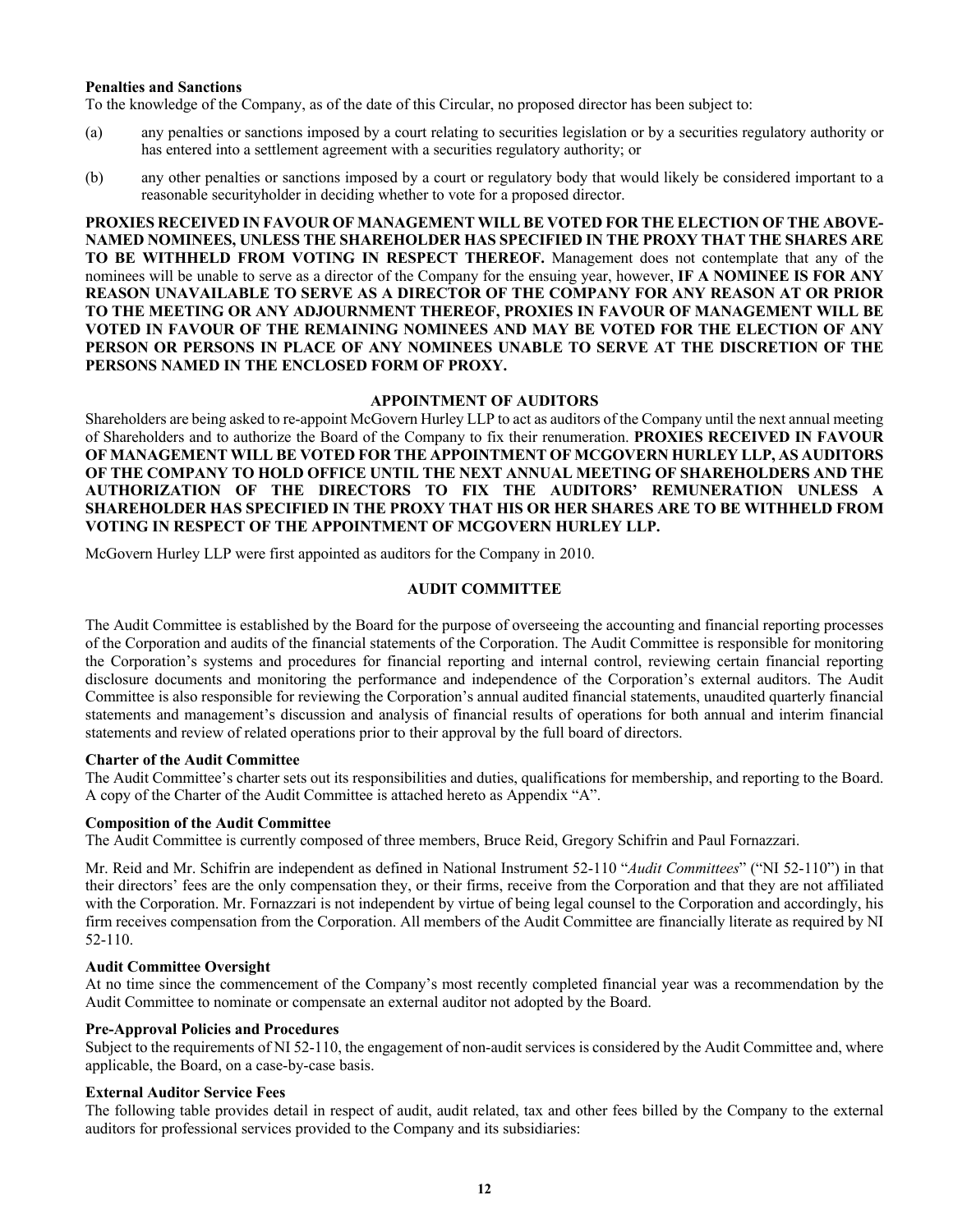|                           | 2021   | 2020   |
|---------------------------|--------|--------|
| <b>Audit fees</b>         | 10,000 | 14,280 |
| <b>Audit-related fees</b> | Nil    | Nil    |
| <b>Tax fees</b>           | 26,500 | 10,000 |
| Other fees                |        | 42,840 |
| Total                     | 36,500 | 67.120 |

*Audit Fees***:** Audit fees were paid for professional services rendered by the auditors for the audit of the Company's annual financial statements as well as services provided in connection with statutory and regulatory filings.

*Audit-Related Fees***:** Audit-related fees were paid for professional services rendered by the auditors and were comprised primarily of the reading of quarterly financial statements.

*Tax Fees*: Tax fees were paid for tax compliance, tax advice and tax planning professional services. These services included preparing and/or reviewing tax returns.

*All Other Fees***:** Fees such as those payable for professional services which include bookkeeping, accounting advice, primarily relating to preparation of IFRS compliant financial statements, and preparation of management's discussion and analysis, and due diligence.

#### **Exemption**

The Company is relying on the exemption from the requirements of Part 3 (Composition of the Audit Committee) and Part 5 (Reporting Obligations) as set out in section 6.1 of NI 52-110.

#### **CORPORATE GOVERNANCE**

The Company's disclosure of corporate governance practices pursuant to National Instrument 58-101 – *Disclosure of Corporate Governance Practices*("**NI 58-101**") is set out below in the form required by Form 58-101F2 – *Corporate Governance Disclosure (Venture Issuers)*.

#### **Board of Directors**

The Board of Directors is responsible for the stewardship of the Company and for the supervision of management to protect shareholder interests. The Board oversees the development of the Company's strategic plan and the ability of management to continue to deliver on the corporate objectives.

The Board presently consists of five (5) directors, comprised of Jonathan Buick, Paul Fornazzari, Patrick Highsmith, Bruce Reid and Greg Schifrin. A majority of the directors (Patrick Highsmith, Bruce Reid and Greg Schifrin) are considered to be independent directors of the Company. Jonathan Buick is the Chief Executive Officer of the Company and Paul Fornazzari acts as external legal counsel; therefore, they are not considered to be independent. NI 58-101 suggests that the Board of directors of a public company should be constituted with a majority of individuals who qualify as "independent" directors. An "independent" director is a director who has no direct or indirect material relationship with the Company. A material relationship is a relationship which could, in the view of the Board of directors, reasonably interfere with the exercise of a director's independent judgment. As disclosed above, the Board is comprised of a majority of independent directors. The independent judgment of the Board in carrying out its responsibilities is the responsibility of all directors. The Board facilitates independent supervision of management through meetings of the Board and through frequent informal discussions among independent members of the Board and management. In addition, the Board has free access to the Company's external auditors, external legal counsel and to any of the Company's officers.

#### **Directorships**

The directors of the Company, other than Jonathan Buick and Greg Schifrin, are also directors of other reporting issuers, see Business of Meeting- Election of Directors-Other Boards of Reporting Issuers above.

#### **Orientation and Continuing Education**

Given the size of the Corporation and the in-depth experience of its directors, the Corporation has not deemed it necessary to develop a formal process of orientation for new directors. However, the directors conduct a discussion of the business of the Corporation at its meetings to ensure that new directors are provided with an overview of the Corporation's operations. From time to time, corporate officers and legal, financial and other experts are invited to attend Board meetings to describe matters in their areas of expertise.

Directors are entitled to attend seminars that they determine necessary to keep themselves up-to-date with current issues relevant to their services as directors of the Corporation.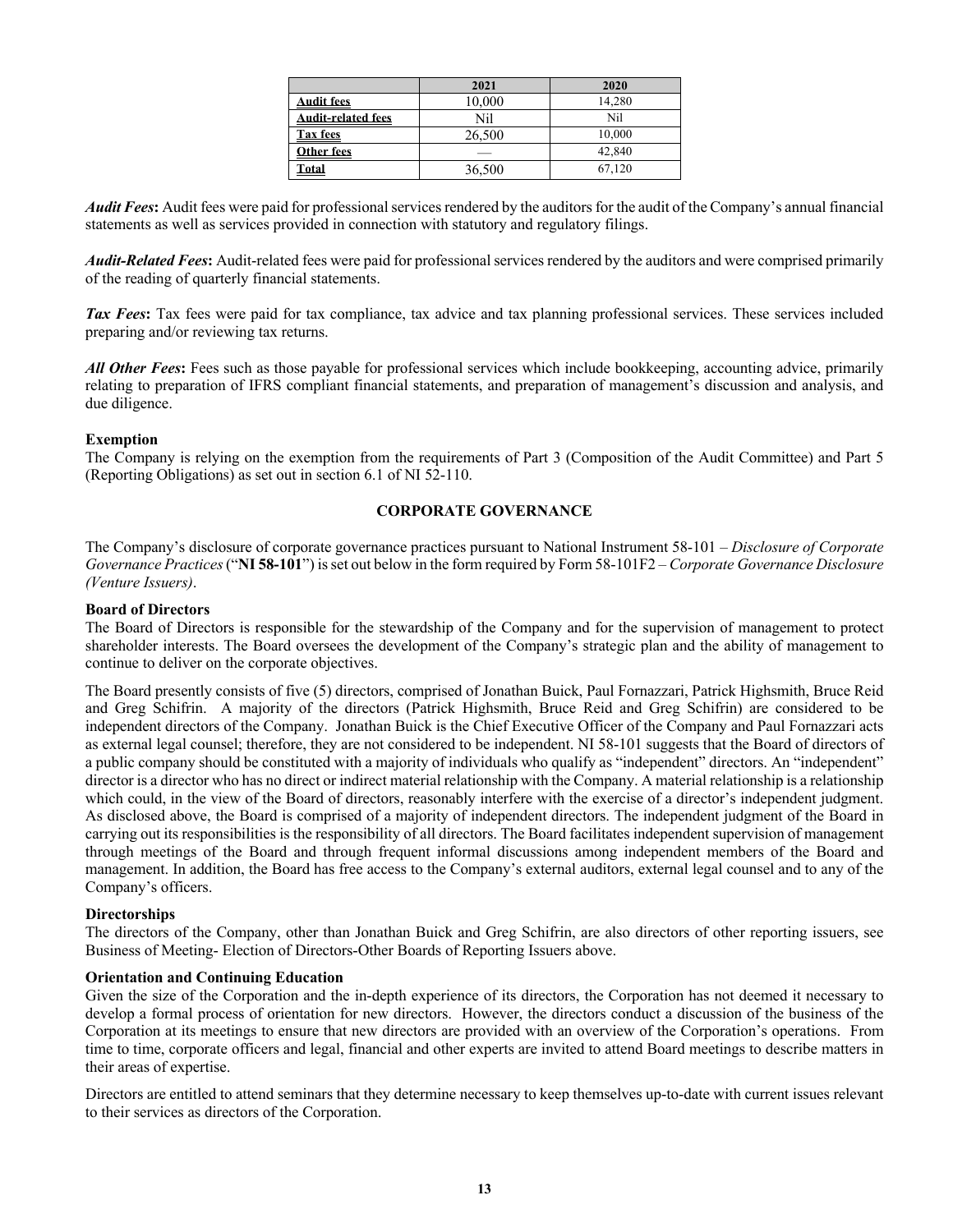## **Nomination of Directors**

The entire Board is responsible for proposing new nominees to the Board. They select individuals with the desired background and qualifications, taking into account the needs of the Board at the time. A majority of directors must agree to any new nominees to encourage an objective nomination process.

#### **Other Board Committees**

The Company has no committees other than the Audit Committee.

#### **Assessments**

The Board does not feel it is necessary to establish a committee to assess the effectiveness of individual Board members. Each Board member has considerable experience in the guidance and management of public companies, and this is sufficient to meet the current needs of the Company.

#### **Board of Directors Tenure**

The Board has not adopted policies imposing an arbitrary term or retirement age limit in connection with individuals nominated for election as directors as it does not believe that such a limit is in the best interests of the Company at this time. Directors are elected for a period of one year and remain in place until the next annual general meeting of Shareholders at which time their mandates terminate. The Board strives to achieve a balance between the desirability to have a depth of experience from its members and the need for renewal and new perspectives. The Board has determined that the Board is highly effective and well composed and that no appreciable benefit would be derived from the introduction of term or retirement age limits at this time.

#### **Board and Senior Management Diversity**

The *Canadian Business Corporations Act* (the "**CBCA**") defines members of designated groups ("**Designated Group Members**") to mean women, Aboriginal peoples, persons with disabilities and members of visible minorities. The Board has not adopted a written policy or targets relating to the identification and nomination of Designated Group Members as directors or members of senior management, as it does not believe that it is necessary in the case of the Company to have such measures giving the Corporation is a junior exploration company involved in the exploration of mining projects which are early stage and do not generate revenues. The Corporation has a limited number of employees, choosing to use the services of consultants almost exclusively. Whenever possible, the Corporation chooses to use the services of local persons or locally owned businesses, especially those of First Nations when available. The Board is committed to nominating the best individuals to fulfill director roles and senior management positions. The Board recognizes that Designated Group Members contribute significantly to diversity and acknowledges the important role that Designated Group Members with appropriate and relevant skills and experience can play in contributing to diversity of perspective in the boardroom and in senior management roles.

The Board reviews the general and specific criteria applicable to candidates to be considered for nomination to the Board. The Board aims to maintain the composition of the Board in a way that provides the best mix of skill and experience to guide the Company's long-term strategy and ongoing business operations. Accordingly, in searches for new directors or members of senior management, the Board considers the level of Designated Group Member representation and diversity within its leadership ranks when considering making director or officer appointments and this is just one of several factors used in such search process. The Corporation currently has no targets for the level of representation of members of the Designated Groups on the board and senior management. The table below show the current number and proportion (expressed as a percentage) of Designated Group Members who hold positions on the board of directors and who are members of senior management:

|                               | <b>Directors</b> |               | Senior Management |               |
|-------------------------------|------------------|---------------|-------------------|---------------|
|                               | #                | $\frac{0}{0}$ | #                 | $\frac{0}{0}$ |
| Women                         | $0$ of 5         |               | $1$ of $3$        | 33            |
| <b>Aboriginal Peoples</b>     | $0$ of 5         |               | $0$ of $3$        |               |
| Persons with Disabilities     | $1$ of 5         | 20            | $0$ of $3$        |               |
| Members of Visible Minorities | $0$ of 5         |               | $0$ of $3$        |               |

The board of directors of the Corporation considers diversity in identifying and nominating candidates for election or re-election to the Board as well as for making senior management appointments, by carefully evaluating necessary competencies, skills and other qualifications of each candidate as a whole and taking into account the track record in general business management and the ability to devote the time required.

The diversity information disclosed reflects the Corporation's situation as of the date of this Circular.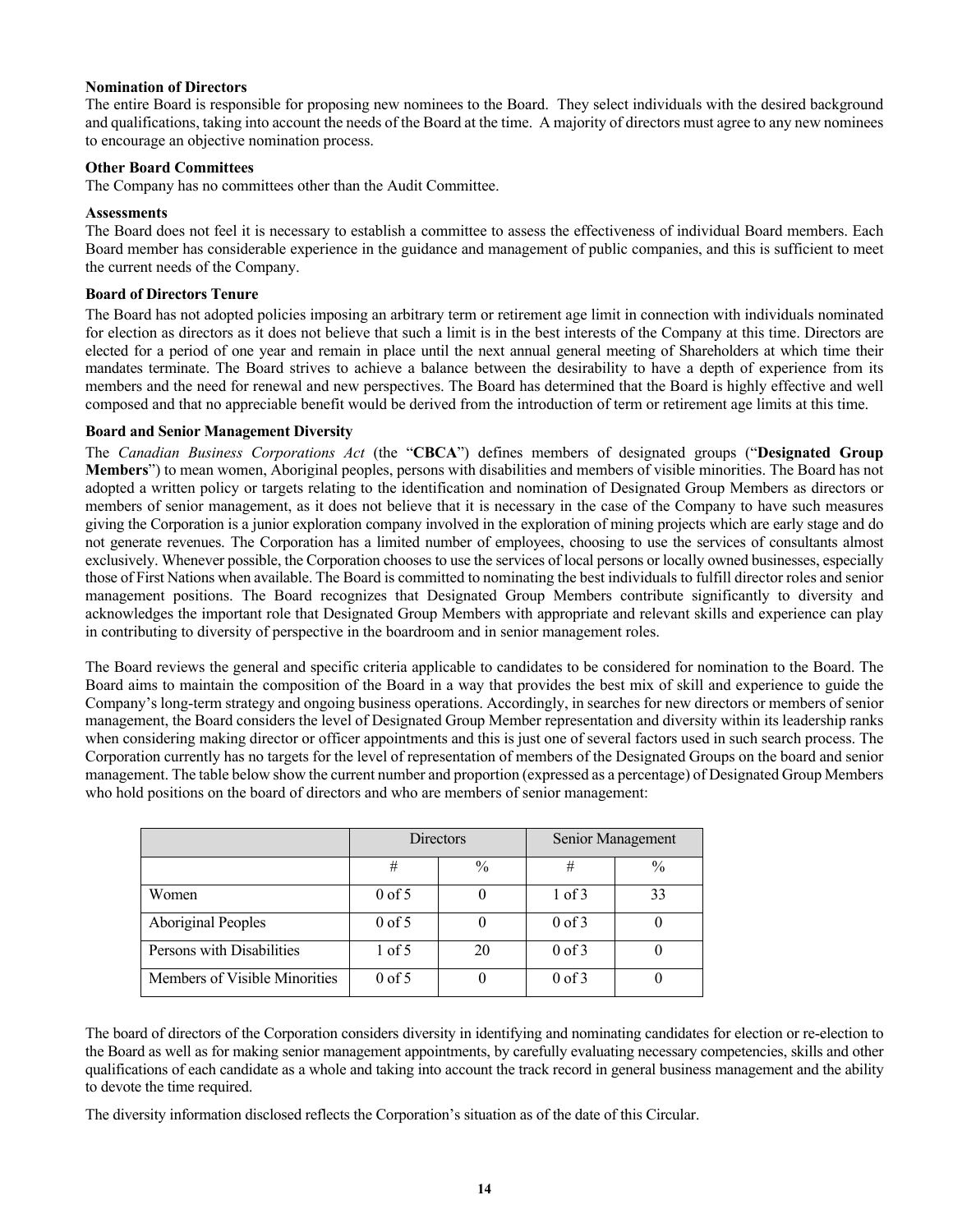#### **OTHER BUSINESS**

As at the date hereof, management of the Company knows of no amendments, variations or other matters to be presented for action at the Meeting. If, however, any amendments, variations or other matters properly come before the Meeting or any postponement(s) or adjournment(s) thereof, or if any other matters, which are not now known to management of the Company should properly come before the Meeting or any postponement(s) or adjournment(s) thereof, the form of proxy or VIF confers discretionary authority on the person voting the proxy to vote on such amendments or variations or such other matters in the discretion of such person, whether or not the amendments, variations or other matters that come before the Meeting are or are not routine, and whether or not the amendments, variations or other matters that come before the Meeting are contested, the Company reserves the right to amend or supplement this Proxy Circular, form of proxy and VIF, as the case may be, as it sees fit in order to solicit proxies for any business to be transacted at the Meeting which is in addition to or a variation of the resolutions set out in the Circular.

## **ADDITIONAL INFORMATION**

Additional information relating to the Company is available on SEDAR at www.sedar.com. Shareholders of the Company may contact the Company at Idaho Champion Gold Mines Canada Inc., 401 Bay Street, Suite 2704, Box 4, Toronto, Ontario, M5H 4Y2 to request copies of the Company's financial statements and management's discussion and analysis. Financial information regarding the Company is provided in the Company's financial statements and management discussion and analysis for the most recently completed financial year.

#### **APPROVAL OF THE DIRECTORS**

The Board has approved of the contents and the distribution of this Circular.

**DATED** at Toronto, Ontario, this 2<sup>nd</sup> day of May, 2022.

#### **BY ORDER OF THE BOARD OF DIRECTORS**

"*Jonathan Buick*" .

 Jonathan Buick President & CEO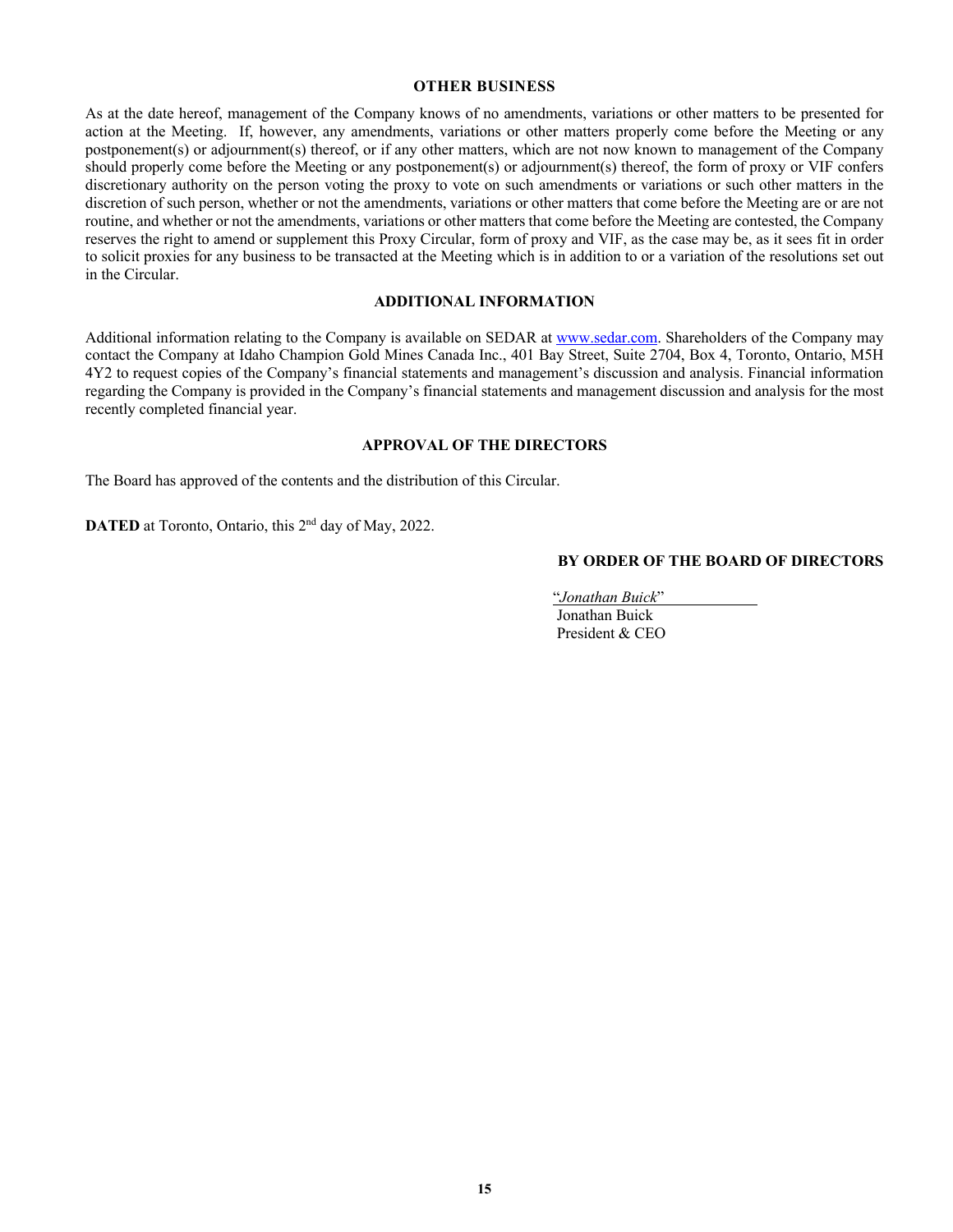# **APPENDIX "A" - CHARTER OF THE AUDIT COMMITTEE**

## **Idaho Champion Gold Mines Canada Inc.**  (the "**Corporation**")

## **PURPOSE**

The Audit Committee (the "**Committee**") is a committee of the board of directors of the Corporation (the "**Board**") established by and among the Board for the purpose of overseeing the accounting and financial reporting processes of the Corporation and audits of the financial statements of the Corporation. This Charter of the Audit Committee sets out the mandate and responsibilities of the Committee as delegated to it by the Board.

## **COMPOSITION**

The Committee shall consist of a minimum of three (3) directors of the Corporation the majority of whom shall not be officers or employees of the Corporation or its affiliates (as that term is defined in the *Canada Business Corporations Act*) and only directors of the Corporation may be members of the Committee. All members of the Committee shall, to the satisfaction of the Board, be "financially literate" as such term is defined in section 1.6 of National Instrument 52-110 Audit Committees ("**NI 52-110**") or become financially literate as permitted by section 3.8 of NI 52-110. The members of the Committee shall be appointed by the Board to hold office until the following annual shareholders' meeting.

## **DUTIES AND RESPONSIBILITIES**

The Committee will:

- (a) review and report to the Board on the following before they are approved by the Board or publicly disclosed:
	- (i) the annual financial statements and management's discussion and analysis ("**MD&A**") of the Corporation as defined in National Instrument 51-102 *Continuous Disclosure Obligations; and*
	- (ii) the auditors' report, if any, prepared in relation to those financial statements;
- (b) review and approve, as delegates of the Board, the interim financial statements of the Corporation and the accompanying MD&A;
- (c) review the Corporation's annual and interim earnings press releases, if any, before the Corporation publicly discloses this information;
- (d) satisfy itself that adequate procedures are in place for the review of the Corporation's public disclosure of financial information extracted or derived from the Corporation's financial statements and periodically assess the adequacy of those procedures;
- (e) recommend to the Board:
	- (i) the external auditor to be nominated for the purpose of preparing or issuing an auditor's report or performing other audit, review or attest services for the Corporation; and
	- (ii) the compensation of the external auditor;
- (f) directly oversee the work of the external auditor engaged for the purpose of preparing or issuing an auditor's report or performing other audit, review or attest services for the Corporation, including the resolution of disagreements between management and the external auditor regarding financial reporting;
- (g) monitor, evaluate and report to the Board on the integrity of the financial reporting process and the system of internal controls that management and the Board have established;